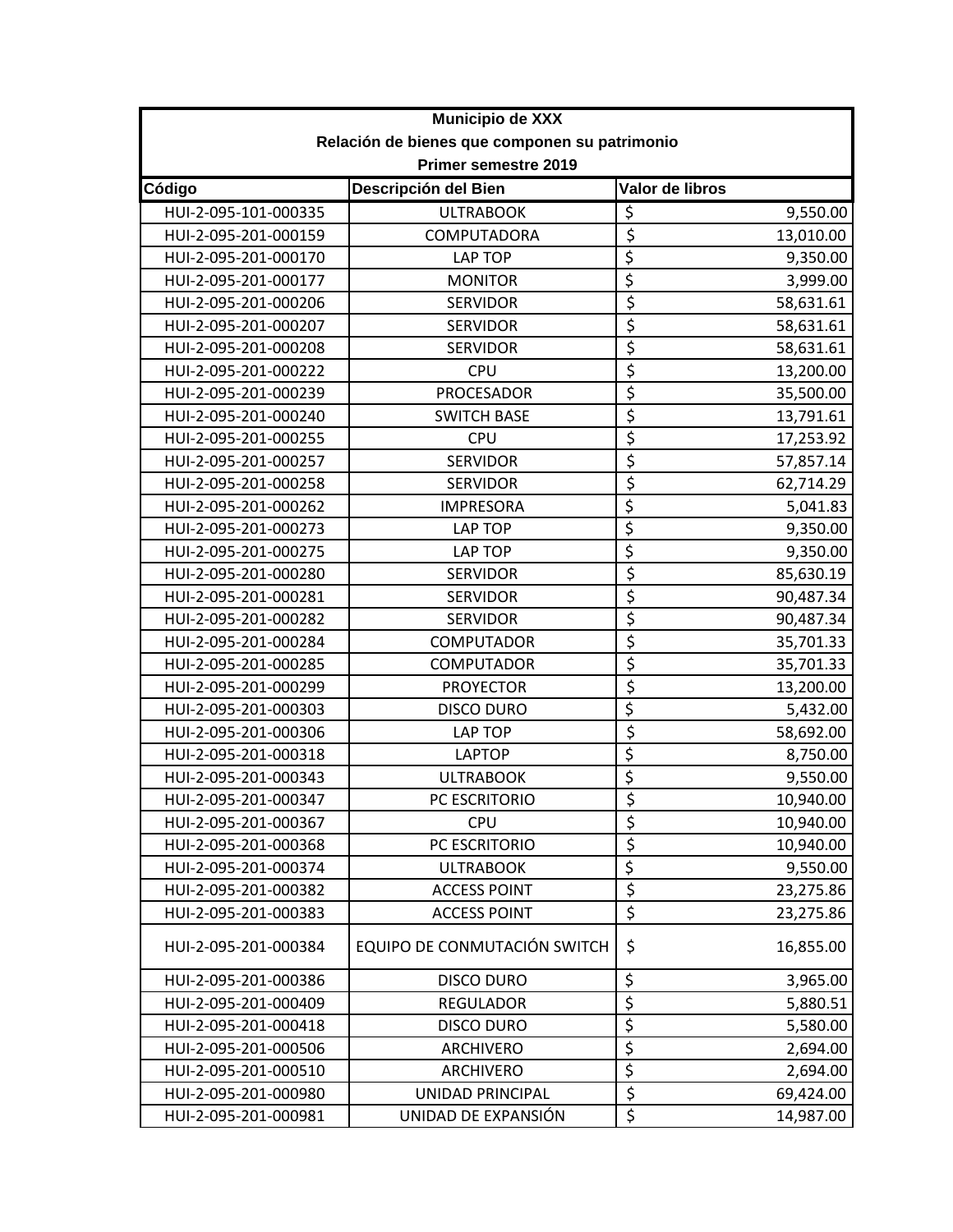| HUI-2-095-201-000982 | UNIDAD DE EXPANSIÓN      | \$                                  | 14,987.00 |
|----------------------|--------------------------|-------------------------------------|-----------|
| HUI-2-095-201-000983 | UNIDAD DE EXPANSIÓN      | $\overline{\xi}$                    | 14,987.00 |
| HUI-2-095-201-001302 | AIRE ACONDICIONADO       | $\overline{\xi}$                    | 21,460.00 |
| HUI-2-095-201-001353 | <b>NO BREAK</b>          | \$                                  | 2,980.00  |
| HUI-2-095-201-001354 | <b>NO BREAK</b>          | $\overline{\xi}$                    | 2,980.00  |
| HUI-2-095-201-001355 | <b>NO BREAK</b>          | $\overline{\xi}$                    | 2,980.00  |
| HUI-2-095-201-001356 | <b>NO BREAK</b>          | \$                                  | 2,980.00  |
| HUI-2-095-201-001357 | <b>NO BREAK</b>          | \$                                  | 2,980.00  |
| HUI-2-095-201-001387 | <b>NO BREAK</b>          | $\overline{\xi}$                    | 26,255.00 |
| HUI-2-095-201-001402 | <b>DISCO DURO</b>        | \$                                  | 7,566.00  |
| HUI-2-095-202-000150 | COMPUTADORA              | $\overline{\xi}$                    | 20,958.00 |
| HUI-2-095-202-000158 | <b>NO BREAK</b>          | $\overline{\xi}$                    | 8,666.67  |
| HUI-2-095-202-000162 | COMPUTADORA              | \$                                  | 15,560.00 |
| HUI-2-095-202-000173 | COMPUTADORA              | $\overline{\xi}$                    | 15,085.00 |
| HUI-2-095-202-000187 | <b>IMPRESORA</b>         | $\overline{\boldsymbol{\xi}}$       | 3,437.92  |
| HUI-2-095-202-000193 | <b>IMPRESORA</b>         | $\overline{\xi}$                    | 2,687.50  |
| HUI-2-095-202-000197 | COMPUTADORA              | $\overline{\xi}$                    | 20,958.00 |
| HUI-2-095-202-000198 | <b>IMPRESORA</b>         | $\overline{\xi}$                    | 2,850.00  |
| HUI-2-095-202-000205 | <b>NO BREAK</b>          | \$                                  | 8,666.67  |
| HUI-2-095-202-000230 | COMPUTADORA              | $\overline{\xi}$                    | 16,953.00 |
| HUI-2-095-202-000232 | <b>IMPRESORA LASER</b>   | \$                                  | 5,328.57  |
| HUI-2-095-202-000247 | <b>IMPRESORA</b>         | $\overline{\xi}$                    | 5,328.57  |
| HUI-2-095-202-000248 | LAP TOP                  | $\overline{\xi}$                    | 15,857.34 |
| HUI-2-095-202-000259 | <b>IMPRESORA</b>         | \$                                  | 5,041.83  |
| HUI-2-095-202-000260 | <b>IMPRESORA</b>         | \$                                  | 5,041.83  |
| HUI-2-095-202-000263 | <b>IMPRESORA</b>         | $\overline{\xi}$                    | 5,041.83  |
| HUI-2-095-202-000264 | <b>IMPRESORA</b>         | \$                                  | 5,041.83  |
| HUI-2-095-202-000265 | <b>IMPRESORA</b>         | $\overline{\xi}$                    | 5,041.83  |
| HUI-2-095-202-000267 | <b>IMPRESORA</b>         | $\overline{\xi}$                    | 5,041.83  |
| HUI-2-095-202-000268 | <b>IMPRESORA</b>         | $\overline{\boldsymbol{\zeta}}$     | 5,041.83  |
| HUI-2-095-202-000269 | <b>IMPRESORA</b>         | $\overline{\boldsymbol{\varsigma}}$ | 5,041.83  |
| HUI-2-095-202-000309 | <b>IMPRESORA TERMICA</b> | \$                                  | 4,350.00  |
| HUI-2-095-202-000310 | <b>IMPRESORA TERMICA</b> | \$                                  | 4,350.00  |
| HUI-2-095-202-000311 | <b>IMPRESORA TERMICA</b> | $\overline{\xi}$                    | 4,350.00  |
| HUI-2-095-202-000348 | PC ESCRITORIO            | \$                                  | 10,940.00 |
| HUI-2-095-202-000351 | PC ESCRITORIO            | $\overline{\xi}$                    | 10,940.00 |
| HUI-2-095-202-000401 | <b>IMPRESORA TERMICA</b> | $\overline{\boldsymbol{\zeta}}$     | 5,750.00  |
| HUI-2-095-202-000402 | <b>IMPRESORA TERMICA</b> | \$                                  | 5,750.00  |
| HUI-2-095-202-000403 | <b>IMPRESORA TERMICA</b> | $\overline{\xi}$                    | 5,750.00  |
| HUI-2-095-202-000404 | <b>IMPRESORA TERMICA</b> | \$                                  | 5,750.00  |
| HUI-2-095-202-000405 | COMPUTADORA AIO          | $\overline{\xi}$                    | 16,895.00 |
| HUI-2-095-202-000406 | COMPUTADORA AIO          | \$                                  | 16,895.00 |
| HUI-2-095-202-000407 | COMPUTADORA AIO          | \$                                  | 16,895.00 |
| HUI-2-095-202-000408 | COMPUTADORA AIO          | \$                                  | 16,895.00 |
| HUI-2-095-202-000464 | ARCHIVERO                | $\overline{\xi}$                    | 3,259.00  |
| HUI-2-095-202-000465 | ARCHIVERO                | $\overline{\xi}$                    | 3,259.00  |
| HUI-2-095-202-000466 | <b>CENTRO DE TRABAJO</b> | \$                                  | 2,607.83  |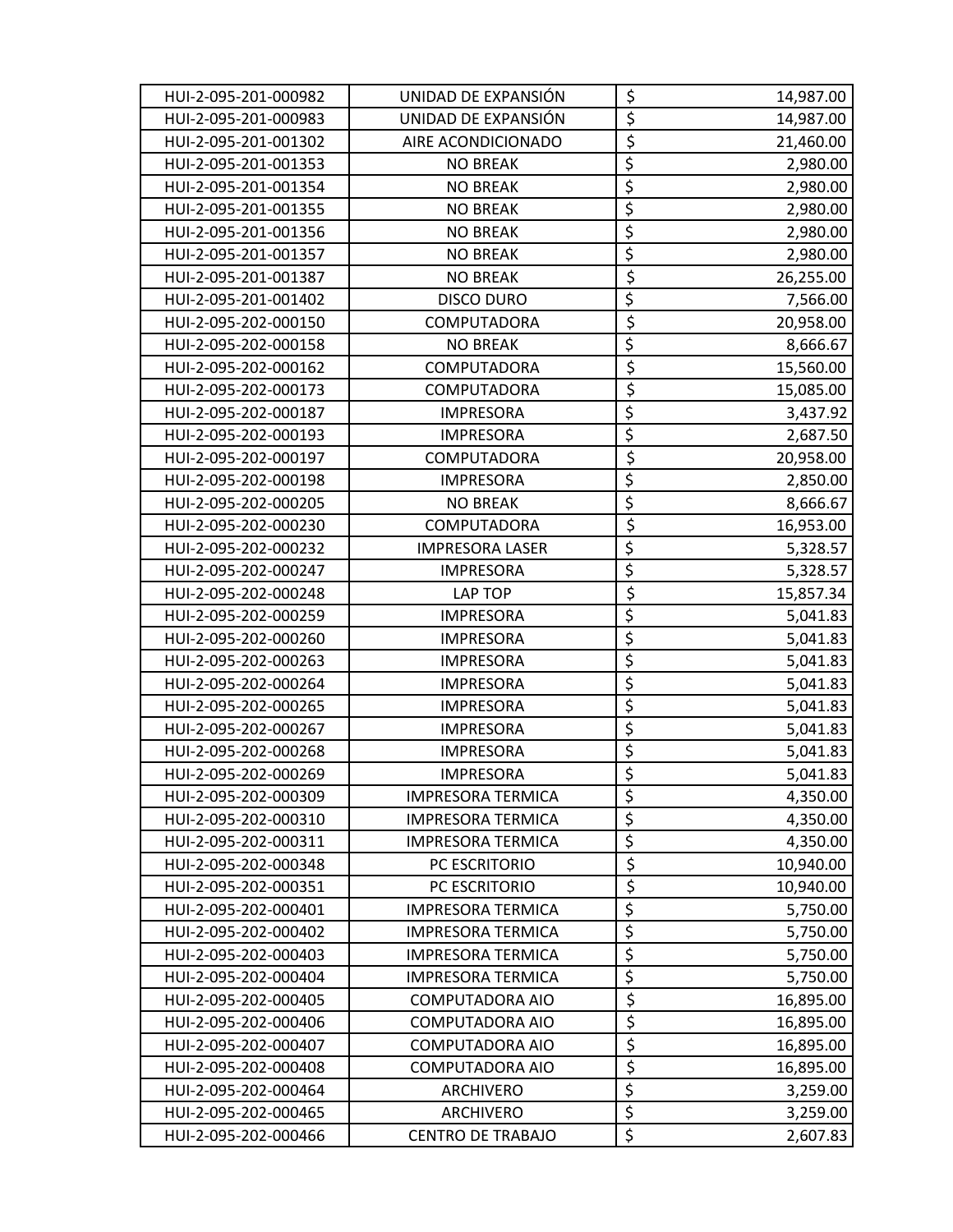| HUI-2-095-202-000474 | <b>BANCA TANDEM</b>   | \$                              | 4,150.00   |
|----------------------|-----------------------|---------------------------------|------------|
| HUI-2-095-202-000512 | ARCHIVERO             | $\overline{\boldsymbol{\zeta}}$ | 2,694.00   |
| HUI-2-095-202-000516 | <b>ARCHIVERO</b>      | $\overline{\xi}$                | 2,694.00   |
| HUI-2-095-202-000543 | <b>ARCHIVERO</b>      | $\overline{\xi}$                | 3,580.00   |
| HUI-2-095-202-000692 | MODULO EN C           | $\overline{\xi}$                | 18,463.00  |
| HUI-2-095-202-000693 | MODULO EN C           | $\overline{\xi}$                | 18,463.00  |
| HUI-2-095-202-000694 | ARCHIVERO             | $\overline{\xi}$                | 10,274.00  |
| HUI-2-095-202-000695 | <b>ARCHIVERO</b>      | $\overline{\xi}$                | 10,274.00  |
| HUI-2-095-202-000696 | <b>ARCHIVERO</b>      | $\overline{\xi}$                | 10,274.00  |
| HUI-2-095-202-000697 | <b>ARCHIVERO</b>      | \$                              | 10,274.00  |
| HUI-2-095-202-000698 | ARCHIVERO             | $\overline{\xi}$                | 10,274.00  |
| HUI-2-095-202-000699 | ARCHIVERO             | $\overline{\xi}$                | 10,274.00  |
| HUI-2-095-202-000700 | ARCHIVERO             | \$                              | 10,274.00  |
| HUI-2-095-202-000701 | <b>ARCHIVERO</b>      | $\overline{\xi}$                | 10,274.00  |
| HUI-2-095-202-000702 | ARCHIVERO             | \$                              | 10,274.00  |
| HUI-2-095-202-000703 | <b>ARCHIVERO</b>      | $\overline{\boldsymbol{\zeta}}$ | 12,242.00  |
| HUI-2-095-202-000704 | ARCHIVERO             | $\overline{\xi}$                | 12,242.00  |
| HUI-2-095-202-000705 | ARCHIVERO             | \$                              | 12,242.00  |
| HUI-2-095-202-000706 | <b>ARCHIVERO</b>      | $\overline{\boldsymbol{\zeta}}$ | 12,242.00  |
| HUI-2-095-202-000707 | ARCHIVERO             | $\overline{\xi}$                | 12,242.00  |
| HUI-2-095-202-000708 | ARCHIVERO             | $\overline{\xi}$                | 12,242.00  |
| HUI-2-095-202-000709 | SILLA RESPALDO        | $\overline{\xi}$                | 9,050.00   |
| HUI-2-095-202-000710 | <b>SILLA</b>          | $\overline{\xi}$                | 9,050.00   |
| HUI-2-095-202-000715 | SILLA TIPO CAJERO     | \$                              | 4,070.00   |
| HUI-2-095-202-000716 | SILLA TIPO CAJERO     | $\overline{\xi}$                | 4,070.00   |
| HUI-2-095-202-000717 | SILLA TIPO CAJERO     | \$                              | 4,070.00   |
| HUI-2-095-202-000718 | SILLA TIPO CAJERO     | $\overline{\xi}$                | 4,070.00   |
| HUI-2-095-202-000719 | SILLA TIPO CAJERO     | \$                              | 4,070.00   |
| HUI-2-095-202-000720 | SILLA TIPO CAJERO     | $\overline{\xi}$                | 4,070.00   |
| HUI-2-095-202-000721 | SILLA TIPO CAJERO     | $\overline{\xi}$                | 4,070.00   |
| HUI-2-095-202-000802 | FIAT DUCATO CARGO VAN | $\overline{\xi}$                | 413,793.11 |
| HUI-2-095-202-000811 | <b>VEHICULO</b>       | \$                              | 102,931.04 |
| HUI-2-095-202-001057 | <b>TOLDO</b>          | $\overline{\xi}$                | 4,223.30   |
| HUI-2-095-202-001058 | <b>TOLDO</b>          | $\overline{\xi}$                | 4,223.29   |
| HUI-2-095-202-001309 | COMPUTADORA           | $\overline{\xi}$                | 15,532.92  |
| HUI-2-095-202-001311 | <b>COMPUTADORA</b>    | \$                              | 15,532.92  |
| HUI-2-095-202-001312 | COMPUTADORA           | $\overline{\xi}$                | 15,532.92  |
| HUI-2-095-202-001358 | <b>NO BREAK</b>       | \$                              | 2,980.00   |
| HUI-2-095-203-000176 | <b>SCANNER</b>        | $\overline{\xi}$                | 40,600.00  |
| HUI-2-095-203-000189 | <b>IMPRESORA</b>      | \$                              | 2,687.52   |
| HUI-2-095-203-000194 | <b>IMPRESORA</b>      | $\overline{\xi}$                | 2,687.50   |
| HUI-2-095-203-000228 | COMPUTADORA           | $\overline{\boldsymbol{\zeta}}$ | 16,953.00  |
| HUI-2-095-203-000256 | COMPUTADORA           | $\overline{\xi}$                | 17,253.92  |
| HUI-2-095-203-000339 | <b>SCANNER</b>        | \$                              | 16,999.00  |
| HUI-2-095-203-000363 | PC ESCRITORIO         | \$                              | 10,940.00  |
| HUI-2-095-203-000364 | PC ESCRITORIO         | \$                              | 10,940.00  |
| HUI-2-095-203-000397 | <b>CPU</b>            | \$                              | 13,620.69  |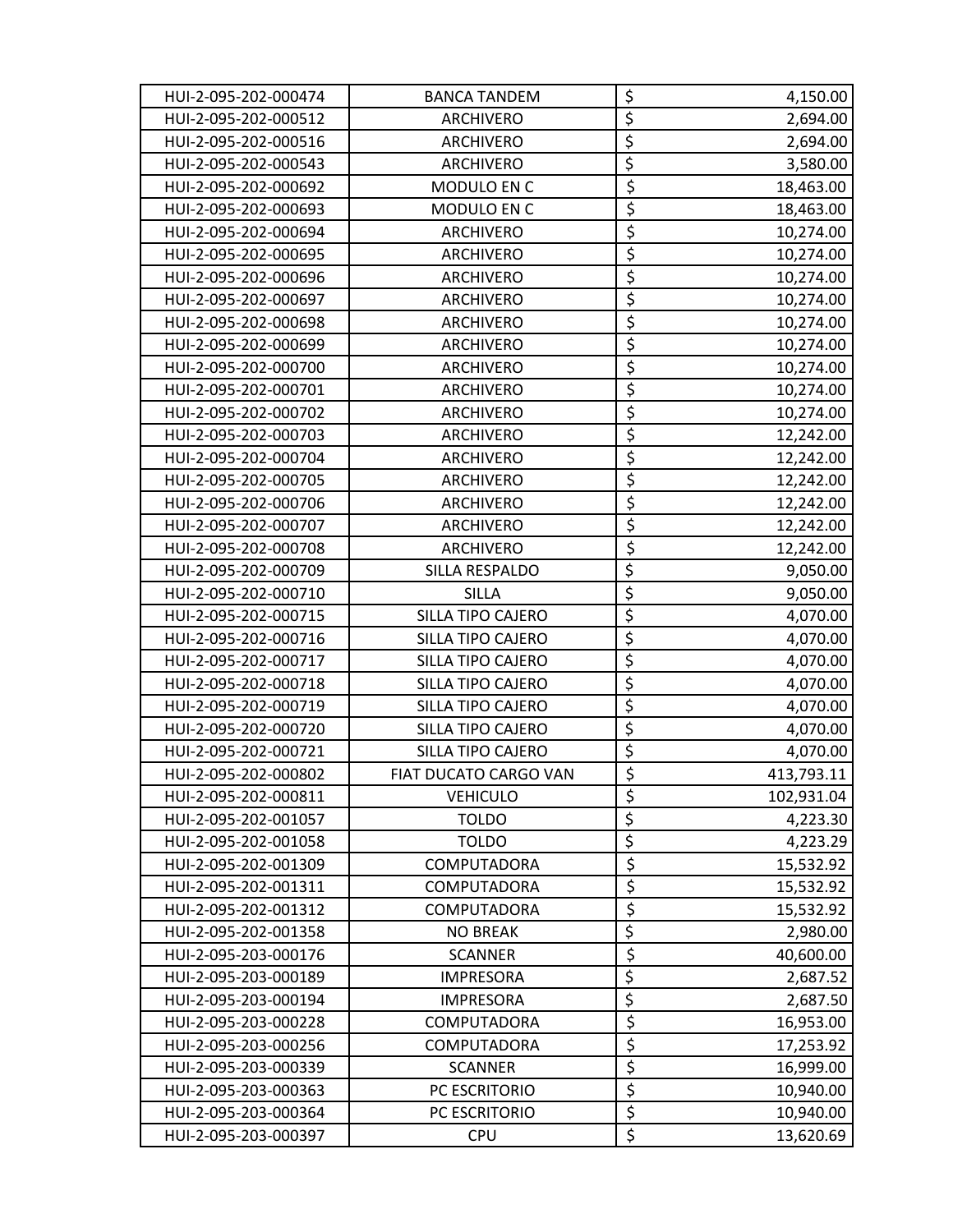| HUI-2-095-203-000398 | <b>CPU</b>             | \$                                  | 13,620.69 |
|----------------------|------------------------|-------------------------------------|-----------|
| HUI-2-095-203-000399 | <b>SERVIDOR</b>        | $\overline{\xi}$                    | 26,746.55 |
| HUI-2-095-203-000400 | <b>SCANNER</b>         | $\overline{\xi}$                    | 20,862.06 |
| HUI-2-095-203-000448 | <b>ARCHIVERO</b>       | \$                                  | 2,694.00  |
| HUI-2-095-203-000449 | <b>ARCHIVERO</b>       | $\overline{\xi}$                    | 2,694.00  |
| HUI-2-095-203-000458 | <b>ESCRITORIO</b>      | $\overline{\xi}$                    | 2,867.00  |
| HUI-2-095-203-000666 | SILLA GERENCIAL        | \$                                  | 3,050.00  |
| HUI-2-095-203-001222 | <b>ESCANER</b>         | $\overline{\xi}$                    | 18,103.45 |
| HUI-2-095-203-001301 | COMPUTADORA            | $\overline{\xi}$                    | 27,982.76 |
| HUI-2-095-203-001403 | COMPUTADORA            | \$                                  | 14,224.14 |
| HUI-2-095-205-000315 | <b>LAPTOP ACER</b>     | $\overline{\xi}$                    | 8,750.00  |
| HUI-2-095-205-000337 | PC ESCRITORIO          | $\overline{\xi}$                    | 10,940.00 |
| HUI-2-095-205-000485 | <b>ESCRITORIO</b>      | \$                                  | 3,072.00  |
| HUI-2-095-205-000663 | <b>ARCHIVERO</b>       | \$                                  | 5,166.75  |
| HUI-2-095-208-000195 | COMPUTADORA            | $\overline{\xi}$                    | 20,958.00 |
| HUI-2-095-208-000283 | COMPUTADORA            | $\overline{\xi}$                    | 35,701.33 |
| HUI-2-095-208-000327 | PC ESCRITORIO          | \$                                  | 10,940.00 |
| HUI-2-095-208-000346 | PC ESCRITORIO          | $\overline{\xi}$                    | 10,940.00 |
| HUI-2-095-208-000454 | ARCHIVERO              | \$                                  | 2,694.00  |
| HUI-2-095-208-000555 | <b>LIBRERO</b>         | \$                                  | 3,670.00  |
| HUI-2-095-208-001324 | <b>ESCRITORIO EN L</b> | \$                                  | 3,877.59  |
| HUI-2-095-209-000227 | COMPUTADORA            | $\overline{\xi}$                    | 16,953.00 |
| HUI-2-095-209-000287 | <b>CPU</b>             | $\overline{\xi}$                    | 15,725.00 |
| HUI-2-095-209-000361 | <b>ULTRABOOK ACER</b>  | \$                                  | 9,550.00  |
| HUI-2-095-209-000372 | <b>SCANNER</b>         | $\overline{\xi}$                    | 16,999.00 |
| HUI-2-095-209-000385 | <b>IMPRESORA</b>       | $\overline{\xi}$                    | 41,312.00 |
| HUI-2-095-209-000451 | ARCHIVERO              | $\overline{\xi}$                    | 2,694.00  |
| HUI-2-095-209-000452 | ARCHIVERO              | $\overline{\xi}$                    | 2,694.00  |
| HUI-2-095-209-000453 | ARCHIVERO              | $\overline{\xi}$                    | 2,694.00  |
| HUI-2-095-209-000524 | <b>ESCRITORIO</b>      | $\overline{\boldsymbol{\zeta}}$     | 3,600.00  |
| HUI-2-095-209-000538 | <b>ARCHIVERO</b>       | $\overline{\boldsymbol{\varsigma}}$ | 3,381.30  |
| HUI-2-095-209-000668 | ARCHIVERO              | \$                                  | 4,385.00  |
| HUI-2-095-209-000689 | <b>TORNIQUETE</b>      | $\overline{\xi}$                    | 45,450.94 |
| HUI-2-095-209-000690 | <b>TORNIQUETE</b>      | $\overline{\xi}$                    | 45,450.94 |
| HUI-2-095-209-001303 | MULTIFUNCIONAL         | \$                                  | 6,815.50  |
| HUI-2-095-209-001397 | RELOJ CHECAR           | $\overline{\xi}$                    | 8,400.00  |
| HUI-2-095-209-001398 | <b>CPU</b>             | $\overline{\xi}$                    | 11,499.00 |
| HUI-2-095-209-001431 | <b>RELOJ CHECADOR</b>  | $\overline{\xi}$                    | 8,854.00  |
| HUI-2-095-210-000130 | COMPUTADORA            | $\overline{\xi}$                    | 7,565.00  |
| HUI-2-095-210-000132 | <b>IMPRESORA</b>       | $\overline{\xi}$                    | 2,600.00  |
| HUI-2-095-210-000181 | <b>IMPRESORA</b>       | $\overline{\xi}$                    | 3,500.00  |
| HUI-2-095-210-000202 | COMPUTADORA            | \$                                  | 15,953.00 |
| HUI-2-095-210-000221 | <b>CPU</b>             | \$                                  | 13,200.00 |
| HUI-2-095-210-000286 | COMPUTADORA            | \$                                  | 18,741.67 |
| HUI-2-095-210-000297 | MULTIFUNCIONAL         | $\overline{\xi}$                    | 6,350.00  |
| HUI-2-095-210-000301 | <b>IMPRESORA</b>       | $\overline{\xi}$                    | 8,650.00  |
| HUI-2-095-210-000314 | <b>LAPTOP ACER</b>     | $\overline{\boldsymbol{\zeta}}$     | 8,750.00  |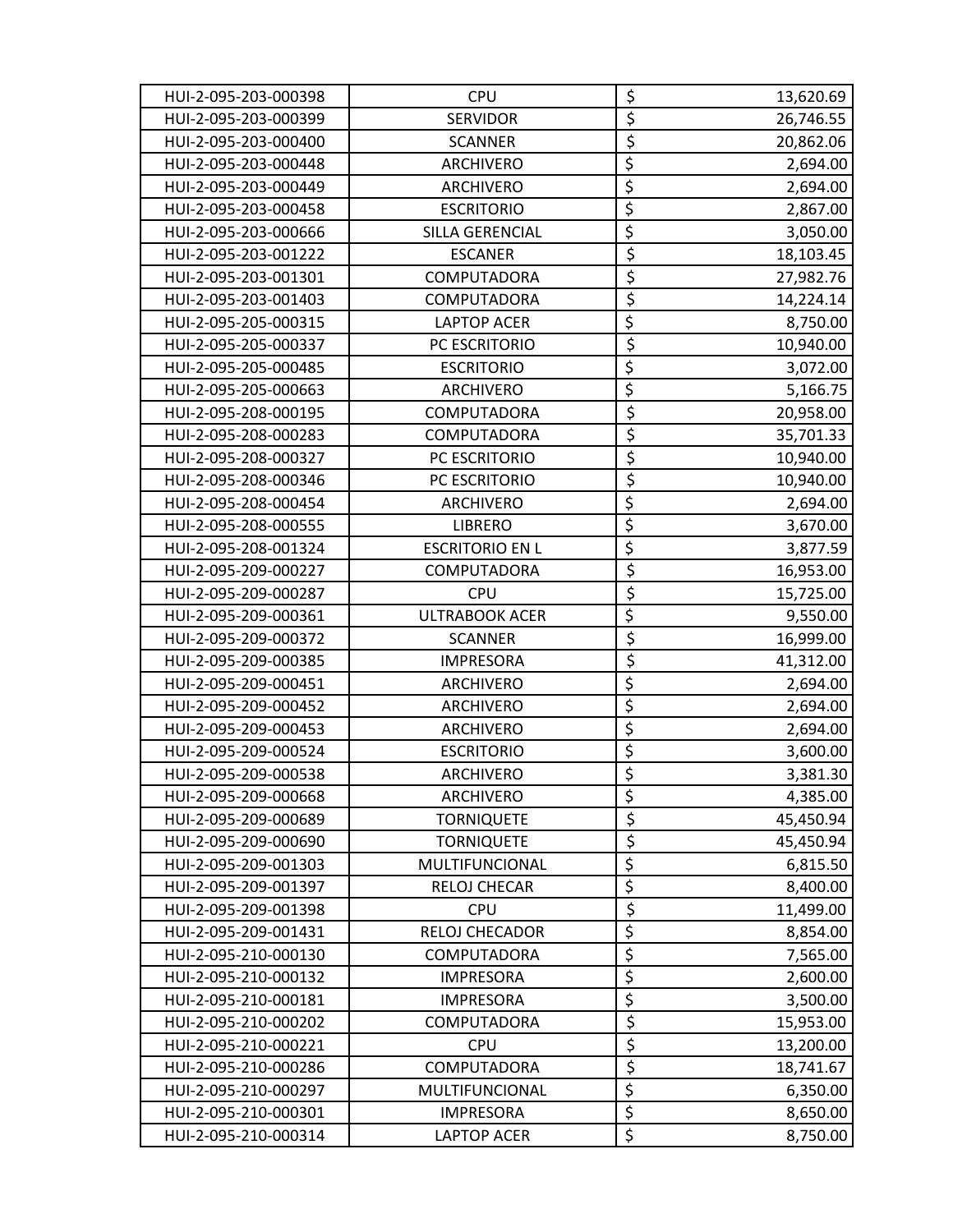| HUI-2-095-210-000359 | <b>ULTRABOOK</b>         | \$                              | 9,550.00   |
|----------------------|--------------------------|---------------------------------|------------|
| HUI-2-095-210-000375 | <b>ULTRABOOK</b>         | \$                              | 9,550.00   |
| HUI-2-095-210-000378 | PC ESCRITORIO            | \$                              | 10,940.00  |
| HUI-2-095-210-000381 | <b>ULTRABOOK</b>         | $\overline{\xi}$                | 9,550.00   |
| HUI-2-095-210-000387 | COMPUTADORA              | $\overline{\boldsymbol{\xi}}$   | 8,341.00   |
| HUI-2-095-210-000477 | SILLA DIRECTIVA          | $\overline{\xi}$                | 4,160.00   |
| HUI-2-095-210-000491 | CONJUNTO EJECUTIVO       | $\overline{\xi}$                | 11,000.00  |
| HUI-2-095-210-000521 | <b>ESCRITORIO</b>        | $\overline{\xi}$                | 2,867.00   |
| HUI-2-095-210-000525 | <b>ESCRITORIO</b>        | \$                              | 3,072.00   |
| HUI-2-095-210-000526 | <b>ESCRITORIO</b>        | $\overline{\xi}$                | 3,072.00   |
| HUI-2-095-210-000540 | <b>CENTRO DE TRABAJO</b> | $\overline{\xi}$                | 2,607.82   |
| HUI-2-095-210-000549 | <b>ESCRITORIO</b>        | \$                              | 4,450.00   |
| HUI-2-095-210-000552 | <b>ESCRITORIO</b>        | $\overline{\xi}$                | 4,199.00   |
| HUI-2-095-210-000658 | SILLON EJECUTIVO         | $\overline{\xi}$                | 2,868.50   |
| HUI-2-095-210-000722 | <b>MESA</b>              | $\overline{\xi}$                | 10,395.00  |
| HUI-2-095-210-000723 | <b>MESA</b>              | $\overline{\boldsymbol{\zeta}}$ | 9,315.00   |
| HUI-2-095-210-000724 | <b>DESPACHADOR</b>       | $\overline{\xi}$                | 7,322.00   |
| HUI-2-095-210-000725 | <b>BOTE DE BASURA</b>    | \$                              | 21,530.00  |
| HUI-2-095-210-000726 | <b>BOTE DE BASURA</b>    | $\overline{\xi}$                | 21,530.00  |
| HUI-2-095-210-000727 | CAMARA                   | \$                              | 3,995.00   |
| HUI-2-095-210-000728 | KIT DE DVR               | $\overline{\xi}$                | 9,051.72   |
| HUI-2-095-210-000729 | KIT DE DVR CON CAMARA    | $\overline{\xi}$                | 9,051.72   |
| HUI-2-095-210-000792 | <b>CAMIONETA SAH-60</b>  | $\overline{\xi}$                | 212,765.52 |
| HUI-2-095-210-000803 | CAMIONETA RAM -SAH-68    | $\overline{\xi}$                | 337,775.86 |
| HUI-2-095-210-000950 | PLANTA DIESEL            | \$                              | 322,430.50 |
| HUI-2-095-210-000985 | <b>TELÉFONO</b>          | \$                              | 3,333.44   |
| HUI-2-095-210-000986 | <b>CONSOLA</b>           | \$                              | 2,685.00   |
| HUI-2-095-210-001065 | <b>DESBROZADORA</b>      | \$                              | 2,985.50   |
| HUI-2-095-210-001204 | CAMARA                   | $\overline{\xi}$                | 3,307.00   |
| HUI-2-095-210-001233 | <b>IMPRESORA</b>         | $\overline{\xi}$                | 10,330.00  |
| HUI-2-095-210-001236 | <b>SCANER</b>            | $\overline{\xi}$                | 8,872.80   |
| HUI-2-095-210-001258 | <b>PODADORA</b>          | \$                              | 8,225.02   |
| HUI-2-095-210-001283 | SOLDADORA                | $\overline{\xi}$                | 9,523.80   |
| HUI-2-095-210-001295 | COMPUTADORA              | $\overline{\xi}$                | 8,961.68   |
| HUI-2-095-210-001331 | <b>CAMARA DIGITAL</b>    | $\overline{\xi}$                | 5,361.00   |
| HUI-2-095-210-001361 | <b>COMPRESOR</b>         | $\overline{\xi}$                | 4,942.25   |
| HUI-2-095-210-001366 | SOLDADORA                | $\overline{\boldsymbol{\zeta}}$ | 6,594.80   |
| HUI-2-095-211-000131 | <b>IMPRESORA</b>         | $\overline{\xi}$                | 2,600.00   |
| HUI-2-095-211-000210 | COMPUTADORA              | $\overline{\xi}$                | 13,010.00  |
| HUI-2-095-211-000317 | <b>LAPTOP ACER</b>       | $\overline{\xi}$                | 8,750.00   |
| HUI-2-095-211-000329 | <b>ULTRABOOK ACER</b>    | $\overline{\xi}$                | 9,550.00   |
| HUI-2-095-211-000502 | ARCHIVERO                | $\overline{\boldsymbol{\zeta}}$ | 2,694.00   |
| HUI-2-095-211-000522 | <b>ESCRITORIO</b>        | $\overline{\xi}$                | 2,867.00   |
| HUI-2-095-211-000662 | ARCHIVERO                | $\overline{\xi}$                | 5,166.75   |
| HUI-2-095-211-001221 | COMPUTADORA              | $\overline{\xi}$                | 19,700.00  |
| HUI-2-095-211-001231 | <b>DESTRUCTURA</b>       | \$                              | 3,775.50   |
| HUI-2-095-211-001332 | <b>TRITURADORA</b>       | \$                              | 16,460.50  |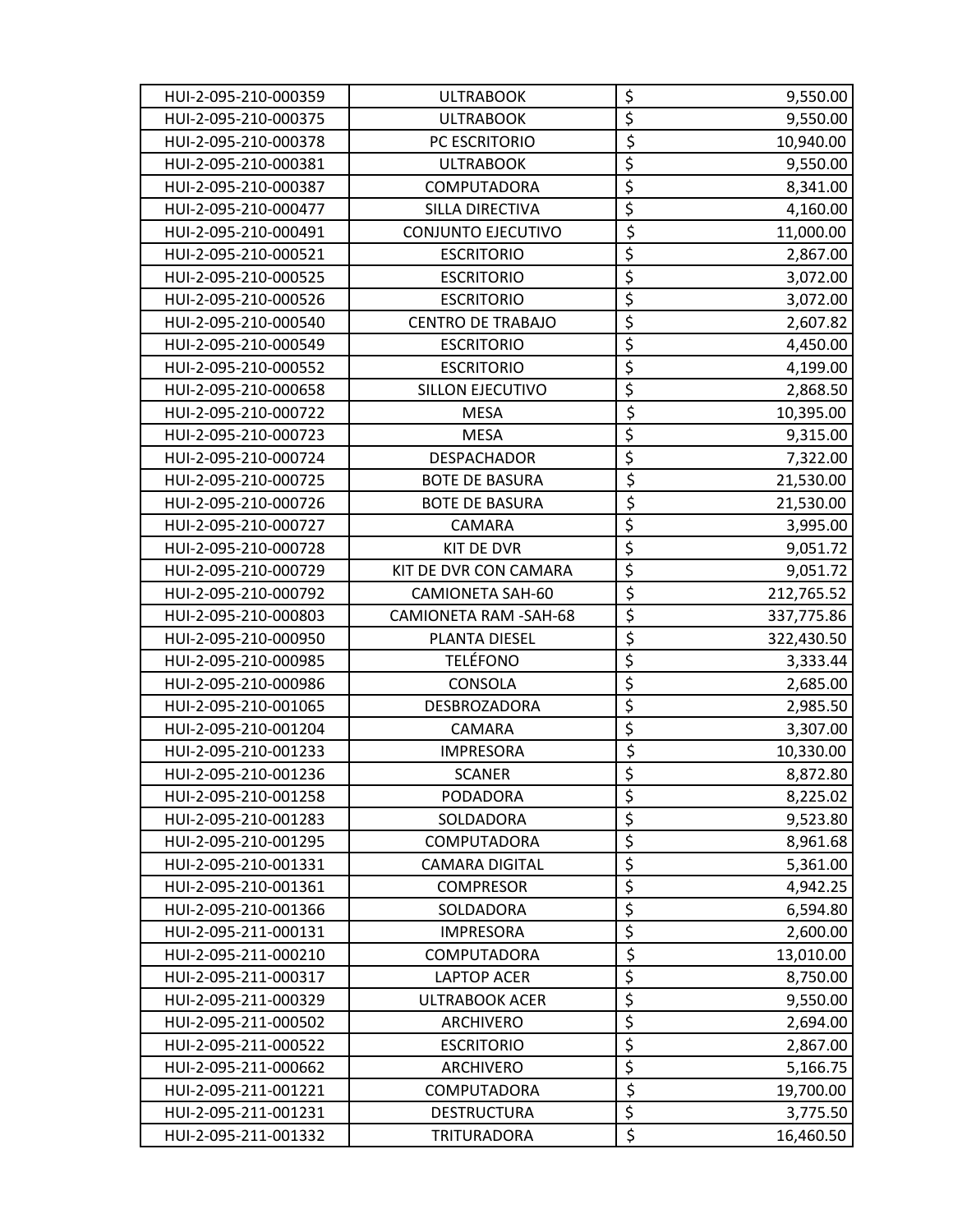| HUI-2-095-211-001428 | <b>COMPUTADORA</b>      | \$                              | 12,500.00 |
|----------------------|-------------------------|---------------------------------|-----------|
| HUI-2-095-212-000196 | COMPUTADORA             | \$                              | 20,958.00 |
| HUI-2-095-212-000229 | COMPUTADORA             | $\overline{\xi}$                | 16,953.00 |
| HUI-2-095-212-000300 | <b>NO BREAK</b>         | \$                              | 2,575.00  |
| HUI-2-095-212-000365 | PC ESCRITORIO           | $\overline{\xi}$                | 10,940.00 |
| HUI-2-095-212-000366 | PC ESCRITORIO           | $\overline{\xi}$                | 10,940.00 |
| HUI-2-095-212-000376 | PC ESCRITORIO           | $\overline{\boldsymbol{\zeta}}$ | 10,940.00 |
| HUI-2-095-212-000509 | ARCHIVERO               | \$                              | 2,694.00  |
| HUI-2-095-212-000519 | <b>ESCRITORIO</b>       | \$                              | 2,867.00  |
| HUI-2-095-212-000527 | <b>ESCRITORIO</b>       | $\overline{\xi}$                | 3,072.00  |
| HUI-2-095-212-000533 | <b>ESCRITORIO</b>       | $\overline{\xi}$                | 2,664.00  |
| HUI-2-095-212-000560 | <b>ANAQUEL METALICO</b> | $\overline{\xi}$                | 2,760.00  |
| HUI-2-095-212-000561 | ANAQUEL METALICO        | \$                              | 2,760.00  |
| HUI-2-095-212-000562 | ANAQUEL METALICO        | \$                              | 2,760.00  |
| HUI-2-095-212-000563 | ANAQUEL METALICO        | $\overline{\xi}$                | 2,760.00  |
| HUI-2-095-212-000564 | <b>ANAQUEL METALICO</b> | \$                              | 2,760.00  |
| HUI-2-095-212-000565 | ANAQUEL METALICO        | $\overline{\xi}$                | 2,760.00  |
| HUI-2-095-212-000566 | ANAQUEL METALICO        | $\overline{\xi}$                | 2,760.00  |
| HUI-2-095-212-000567 | <b>ANAQUEL METALICO</b> | \$                              | 2,760.00  |
| HUI-2-095-212-000568 | ANAQUEL METALICO        | $\overline{\boldsymbol{\zeta}}$ | 2,760.00  |
| HUI-2-095-212-000569 | ANAQUEL METALICO        | \$                              | 2,760.00  |
| HUI-2-095-212-000570 | ANAQUEL METALICO        | $\overline{\xi}$                | 2,760.00  |
| HUI-2-095-212-000571 | ANAQUEL METALICO        | $\overline{\mathsf{S}}$         | 2,760.00  |
| HUI-2-095-212-000572 | ANAQUEL METALICO        | \$                              | 2,760.00  |
| HUI-2-095-212-000573 | ANAQUEL METALICO        | $\overline{\xi}$                | 2,760.00  |
| HUI-2-095-212-000574 | <b>ANAQUEL METALICO</b> | \$                              | 2,760.00  |
| HUI-2-095-212-000575 | ANAQUEL METALICO        | \$                              | 2,760.00  |
| HUI-2-095-212-000576 | ANAQUEL METALICO        | $\overline{\xi}$                | 2,760.00  |
| HUI-2-095-212-000577 | <b>ANAQUEL METALICO</b> | $\overline{\xi}$                | 2,760.00  |
| HUI-2-095-212-000578 | <b>ANAQUEL METALICO</b> | $\overline{\boldsymbol{\zeta}}$ | 2,760.00  |
| HUI-2-095-212-000579 | <b>ANAQUEL METALICO</b> | $\overline{\xi}$                | 2,760.00  |
| HUI-2-095-212-000580 | ANAQUEL METALICO        | \$                              | 2,760.00  |
| HUI-2-095-212-000581 | <b>ANAQUEL METALICO</b> | \$                              | 2,760.00  |
| HUI-2-095-212-000582 | <b>ANAQUEL METALICO</b> | $\overline{\xi}$                | 2,760.00  |
| HUI-2-095-212-000583 | <b>ANAQUEL METALICO</b> | $\overline{\boldsymbol{\zeta}}$ | 2,760.00  |
| HUI-2-095-212-000584 | <b>ANAQUEL METALICO</b> | $\overline{\xi}$                | 2,760.00  |
| HUI-2-095-212-000585 | ANAQUEL METALICO        | \$                              | 2,760.00  |
| HUI-2-095-212-000586 | ANAQUEL METALICO        | \$                              | 2,760.00  |
| HUI-2-095-212-000587 | ANAQUEL METALICO        | $\overline{\xi}$                | 2,760.00  |
| HUI-2-095-212-000588 | ANAQUEL METALICO        | \$                              | 2,760.00  |
| HUI-2-095-212-000589 | ANAQUEL METALICO        | $\overline{\xi}$                | 2,760.00  |
| HUI-2-095-212-000590 | ANAQUEL METALICO        | \$                              | 2,760.00  |
| HUI-2-095-212-000591 | ANAQUEL METALICO        | $\overline{\xi}$                | 2,760.00  |
| HUI-2-095-212-000592 | ANAQUEL METALICO        | $\overline{\xi}$                | 2,760.00  |
| HUI-2-095-212-000593 | <b>ANAQUEL METALICO</b> | $\overline{\xi}$                | 2,760.00  |
| HUI-2-095-212-000594 | ANAQUEL METALICO        | $\overline{\xi}$                | 2,760.00  |
| HUI-2-095-212-000595 | ANAQUEL METALICO        | \$                              | 2,760.00  |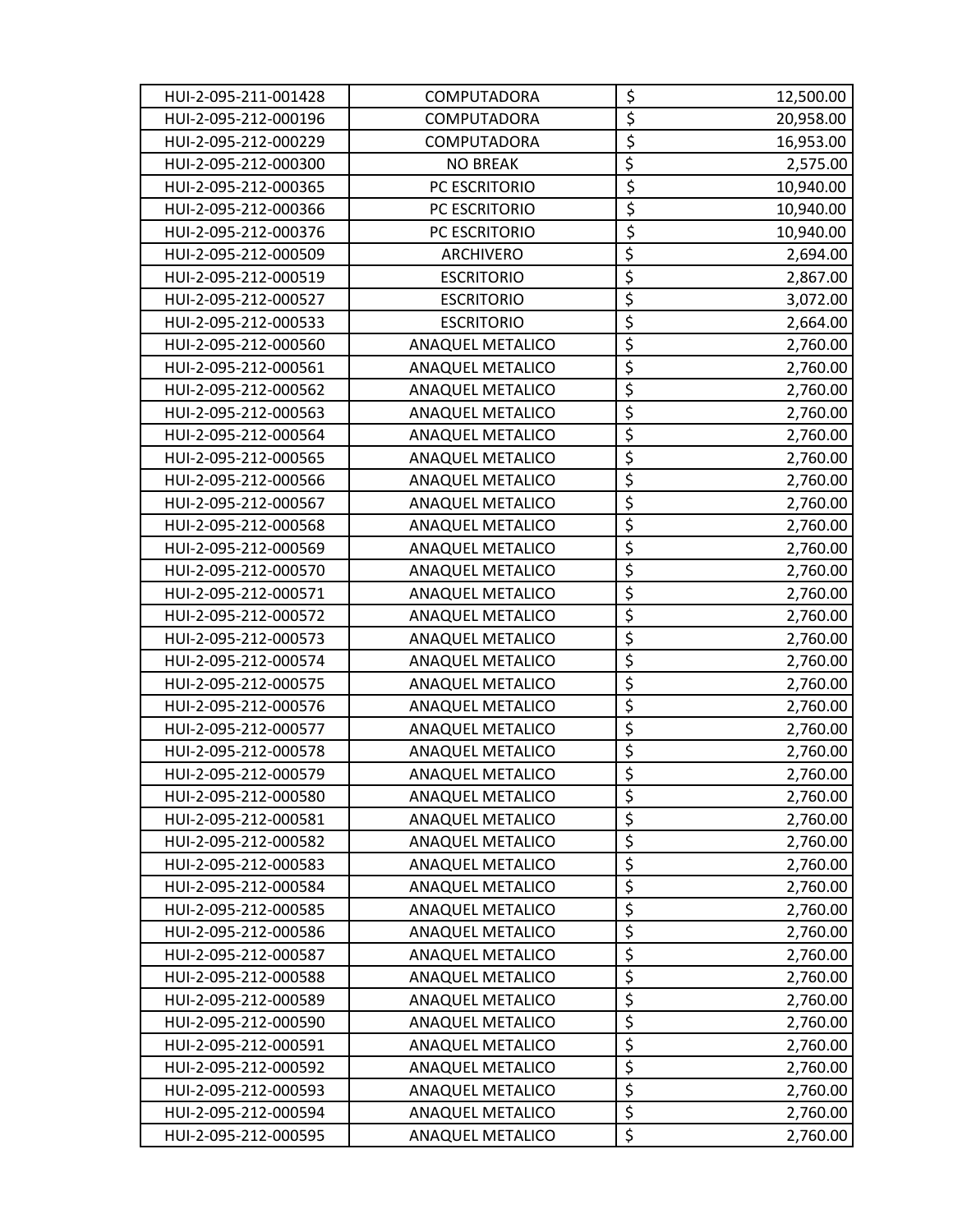| HUI-2-095-212-000596 | <b>ANAQUEL METALICO</b> | \$                              | 2,760.00 |
|----------------------|-------------------------|---------------------------------|----------|
| HUI-2-095-212-000597 | ANAQUEL METALICO        | $\overline{\xi}$                | 2,760.00 |
| HUI-2-095-212-000598 | ANAQUEL METALICO        | $\overline{\xi}$                | 2,760.00 |
| HUI-2-095-212-000599 | <b>ANAQUEL METALICO</b> | $\overline{\xi}$                | 2,760.00 |
| HUI-2-095-212-000600 | <b>ANAQUEL METALICO</b> | $\overline{\xi}$                | 2,760.00 |
| HUI-2-095-212-000601 | ANAQUEL METALICO        | $\overline{\xi}$                | 2,760.00 |
| HUI-2-095-212-000602 | ANAQUEL METALICO        | $\overline{\xi}$                | 2,760.00 |
| HUI-2-095-212-000603 | <b>ANAQUEL METALICO</b> | $\overline{\xi}$                | 2,760.00 |
| HUI-2-095-212-000604 | <b>ANAQUEL METALICO</b> | $\overline{\boldsymbol{\zeta}}$ | 2,760.00 |
| HUI-2-095-212-000605 | <b>ANAQUEL METALICO</b> | $\overline{\xi}$                | 2,760.00 |
| HUI-2-095-212-000606 | ANAQUEL METALICO        | $\overline{\xi}$                | 2,760.00 |
| HUI-2-095-212-000607 | ANAQUEL METALICO        | $\overline{\xi}$                | 2,760.00 |
| HUI-2-095-212-000608 | ANAQUEL METALICO        | $\overline{\xi}$                | 2,760.00 |
| HUI-2-095-212-000609 | ANAQUEL METALICO        | $\overline{\boldsymbol{\zeta}}$ | 2,760.00 |
| HUI-2-095-212-000610 | ANAQUEL METALICO        | $\overline{\xi}$                | 2,760.00 |
| HUI-2-095-212-000611 | <b>ANAQUEL METALICO</b> | $\overline{\xi}$                | 2,760.00 |
| HUI-2-095-212-000612 | ANAQUEL METALICO        | $\overline{\xi}$                | 2,760.00 |
| HUI-2-095-212-000613 | ANAQUEL METALICO        | $\overline{\xi}$                | 2,760.00 |
| HUI-2-095-212-000614 | <b>ANAQUEL METALICO</b> | $\overline{\xi}$                | 2,760.00 |
| HUI-2-095-212-000615 | <b>ANAQUEL METALICO</b> | \$                              | 2,760.00 |
| HUI-2-095-212-000616 | ANAQUEL METALICO        | $\overline{\boldsymbol{\zeta}}$ | 2,760.00 |
| HUI-2-095-212-000617 | ANAQUEL METALICO        | $\overline{\xi}$                | 2,760.00 |
| HUI-2-095-212-000618 | <b>ANAQUEL METALICO</b> | $\overline{\boldsymbol{\zeta}}$ | 2,760.00 |
| HUI-2-095-212-000619 | ANAQUEL METALICO        | $\overline{\xi}$                | 2,760.00 |
| HUI-2-095-212-000620 | ANAQUEL METALICO        | $\overline{\xi}$                | 2,760.00 |
| HUI-2-095-212-000621 | <b>ANAQUEL METALICO</b> | $\overline{\xi}$                | 2,760.00 |
| HUI-2-095-212-000622 | ANAQUEL METALICO        | $\overline{\xi}$                | 2,760.00 |
| HUI-2-095-212-000623 | <b>ANAQUEL METALICO</b> | $\overline{\xi}$                | 2,760.00 |
| HUI-2-095-212-000624 | ANAQUEL METALICO        | $\overline{\xi}$                | 2,760.00 |
| HUI-2-095-212-000625 | ANAQUEL METALICO        | $\overline{\boldsymbol{\zeta}}$ | 2,760.00 |
| HUI-2-095-212-000626 | ANAQUEL METALICO        | $\overline{\xi}$                | 2,760.00 |
| HUI-2-095-212-000627 | ANAQUEL METALICO        | \$                              | 2,760.00 |
| HUI-2-095-212-000628 | ANAQUEL METALICO        | $\overline{\xi}$                | 2,760.00 |
| HUI-2-095-212-000629 | ANAQUEL METALICO        | $\overline{\mathcal{L}}$        | 2,760.00 |
| HUI-2-095-212-000630 | ANAQUEL METALICO        | $\overline{\xi}$                | 2,760.00 |
| HUI-2-095-212-000631 | <b>ANAQUEL METALICO</b> | $\overline{\xi}$                | 2,760.00 |
| HUI-2-095-212-000632 | ANAQUEL METALICO        | $\overline{\boldsymbol{\zeta}}$ | 2,760.00 |
| HUI-2-095-212-000633 | ANAQUEL METALICO        | $\overline{\xi}$                | 2,760.00 |
| HUI-2-095-212-000634 | <b>ANAQUEL METALICO</b> | $\overline{\mathcal{L}}$        | 2,760.00 |
| HUI-2-095-212-000635 | ANAQUEL METALICO        | $\overline{\xi}$                | 2,760.00 |
| HUI-2-095-212-000636 | ANAQUEL METALICO        | $\overline{\xi}$                | 2,760.00 |
| HUI-2-095-212-000637 | ANAQUEL METALICO        | \$                              | 2,760.00 |
| HUI-2-095-212-000638 | ANAQUEL METALICO        | $\overline{\xi}$                | 2,760.00 |
| HUI-2-095-212-000639 | ANAQUEL METALICO        | $\overline{\xi}$                | 2,760.00 |
| HUI-2-095-212-000640 | ANAQUEL METALICO        | $\overline{\xi}$                | 2,760.00 |
| HUI-2-095-212-000641 | ANAQUEL METALICO        | $\overline{\xi}$                | 2,760.00 |
| HUI-2-095-212-000642 | ANAQUEL METALICO        | $\overline{\xi}$                | 2,760.00 |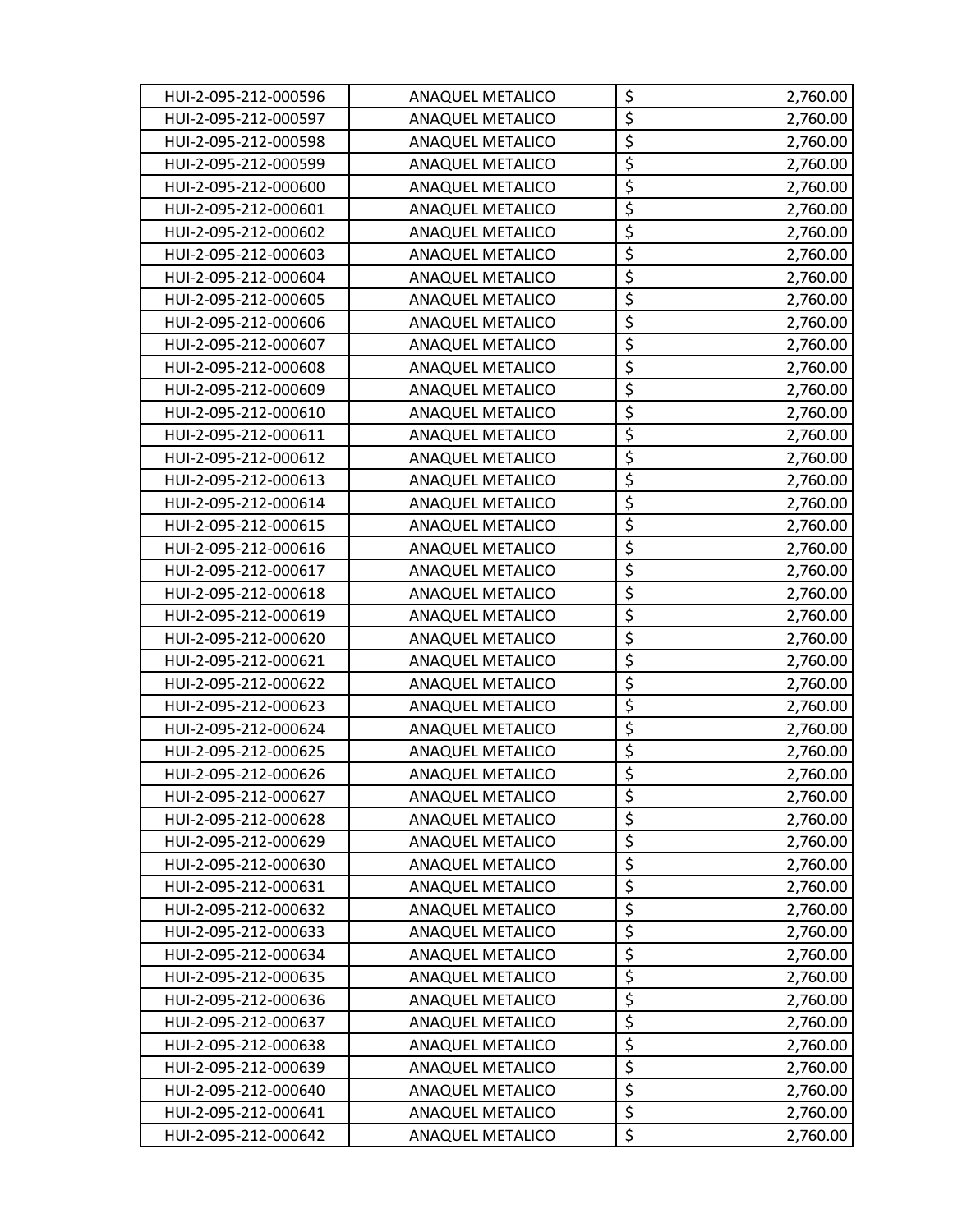| HUI-2-095-212-000643 | <b>ANAQUEL METALICO</b> | \$                              | 2,760.00   |
|----------------------|-------------------------|---------------------------------|------------|
| HUI-2-095-212-000644 | <b>ANAQUEL METALICO</b> | \$                              | 2,760.00   |
| HUI-2-095-212-000645 | ANAQUEL METALICO        | $\overline{\xi}$                | 2,760.00   |
| HUI-2-095-212-000646 | <b>ANAQUEL METALICO</b> | $\overline{\boldsymbol{\zeta}}$ | 2,760.00   |
| HUI-2-095-212-000647 | <b>ANAQUEL METALICO</b> | $\overline{\xi}$                | 2,760.00   |
| HUI-2-095-212-000648 | <b>ANAQUEL METALICO</b> | $\overline{\xi}$                | 2,760.00   |
| HUI-2-095-212-000649 | ANAQUEL METALICO        | \$                              | 2,760.00   |
| HUI-2-095-212-000650 | <b>ANAQUEL METALICO</b> | $\overline{\xi}$                | 2,760.00   |
| HUI-2-095-212-000651 | <b>ANAQUEL METALICO</b> | $\overline{\xi}$                | 2,760.00   |
| HUI-2-095-212-000652 | <b>ANAQUEL METALICO</b> | $\overline{\boldsymbol{\xi}}$   | 2,760.00   |
| HUI-2-095-212-000653 | <b>ANAQUEL METALICO</b> | $\overline{\boldsymbol{\zeta}}$ | 2,760.00   |
| HUI-2-095-212-000654 | ANAQUEL METALICO        | $\overline{\xi}$                | 2,760.00   |
| HUI-2-095-212-000655 | <b>ANAQUEL METALICO</b> | $\overline{\xi}$                | 2,760.00   |
| HUI-2-095-212-000656 | <b>ANAQUEL METALICO</b> | \$                              | 2,760.00   |
| HUI-2-095-212-000660 | ARCHIVERO               | $\overline{\xi}$                | 5,166.75   |
| HUI-2-095-212-000665 | SILLA                   | \$                              | 3,520.00   |
| HUI-2-095-212-001304 | MULTIFUNCIONAL          | $\overline{\xi}$                | 6,815.50   |
| HUI-2-095-212-001432 | KIT DE CIRCUITO CERRADO | $\overline{\xi}$                | 11,200.00  |
| HUI-2-095-213-000134 | <b>IMPRESORA</b>        | $\overline{\xi}$                | 2,600.00   |
| HUI-2-095-213-000151 | COMPUTADORA             | $\overline{\xi}$                | 20,958.00  |
| HUI-2-095-213-000152 | COMPUTADORA             | $\overline{\xi}$                | 20,958.00  |
| HUI-2-095-213-000188 | COMPUTADORA             | $\overline{\xi}$                | 19,650.00  |
| HUI-2-095-213-000289 | COMPUTADORA             | $\overline{\xi}$                | 15,725.00  |
| HUI-2-095-213-000307 | <b>MONITOR</b>          | \$                              | 3,999.00   |
| HUI-2-095-213-000330 | <b>IMPRESORA HP</b>     | $\overline{\xi}$                | 9,520.00   |
| HUI-2-095-213-000340 | <b>SCANNER</b>          | $\overline{\xi}$                | 16,999.00  |
| HUI-2-095-213-000508 | ARCHIVERO               | \$                              | 2,694.00   |
| HUI-2-095-213-000528 | <b>ESCRITORIO</b>       | \$                              | 3,072.00   |
| HUI-2-095-213-000536 | ARCHIVERO               | \$                              | 3,259.00   |
| HUI-2-095-213-000550 | <b>ESCRITORIO</b>       | $\overline{\boldsymbol{\zeta}}$ | 4,450.00   |
| HUI-2-095-213-001298 | <b>COMPUTADORA</b>      | $\overline{\xi}$                | 8,961.68   |
| HUI-2-095-213-001368 | <b>NO BREAK</b>         | \$                              | 2,980.00   |
| HUI-2-095-213-001369 | <b>NO BREAK</b>         | $\overline{\xi}$                | 2,980.00   |
| HUI-2-095-213-001370 | <b>NO BREAK</b>         | $\overline{\xi}$                | 2,980.00   |
| HUI-2-095-213-001371 | <b>NO BREAK</b>         | \$                              | 2,980.00   |
| HUI-2-095-213-001411 | <b>BASCULA</b>          | $\overline{\xi}$                | 5,888.17   |
| HUI-2-095-217-000759 | PIPA SAH-01             | $\overline{\xi}$                | 186,000.00 |
| HUI-2-095-217-000760 | PIPA SAH-02             | $\overline{\xi}$                | 186,000.00 |
| HUI-2-095-217-000761 | PIPA SAH-03             | $\overline{\boldsymbol{\zeta}}$ | 186,000.00 |
| HUI-2-095-217-000762 | PIPA SAH-05             | $\overline{\xi}$                | 186,000.00 |
| HUI-2-095-217-000763 | PIPA SAH-06             | $\overline{\xi}$                | 186,000.00 |
| HUI-2-095-217-000764 | PIPA SAH-11             | \$                              | 493,225.00 |
| HUI-2-095-217-000765 | PIPA SAH-12             | \$                              | 493,225.00 |
| HUI-2-095-217-000766 | PIPA SAH-14             | $\overline{\xi}$                | 493,225.00 |
| HUI-2-095-217-000767 | PIPA SAH-07             | $\overline{\xi}$                | 561,292.25 |
| HUI-2-095-217-000768 | PIPA SAH-08             | $\overline{\xi}$                | 561,292.25 |
| HUI-2-095-217-000769 | PIPA SAH-09             | $\overline{\xi}$                | 561,292.25 |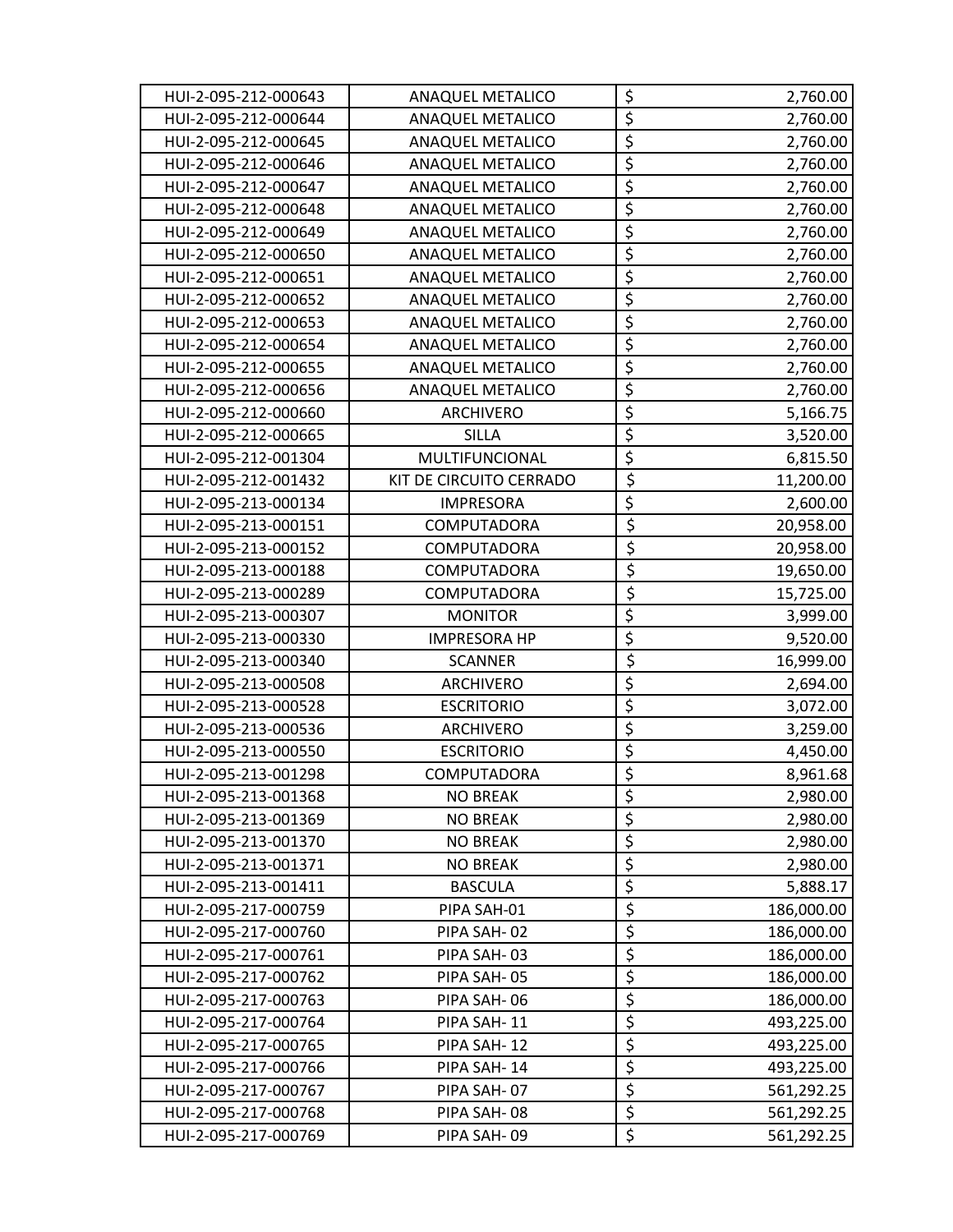| HUI-2-095-217-000770 | PIPA SAH-10                   | \$                              | 561,292.25   |
|----------------------|-------------------------------|---------------------------------|--------------|
| HUI-2-095-217-000772 | <b>CAMION SAH-56</b>          | $\overline{\boldsymbol{\zeta}}$ | 600,000.00   |
| HUI-2-095-217-000794 | PIPA SAH-13                   | $\overline{\xi}$                | 493,225.00   |
| HUI-2-095-217-001377 | UNIDAD TIPO CISTERNA SAH-90   | $\overline{\xi}$                | 1,470,000.00 |
| HUI-2-095-217-001433 | <b>TANQUE DE AGUA</b>         | \$                              | 92,500.00    |
| HUI-2-095-218-000146 | COMPUTADORA                   | \$                              | 19,650.00    |
| HUI-2-095-218-000191 | <b>PLOTER</b>                 | \$                              | 64,417.39    |
| HUI-2-095-218-000200 | COMPUTADORA CPU               | \$                              | 21,800.00    |
| HUI-2-095-218-000276 | LAP TOP                       | $\overline{\xi}$                | 9,350.00     |
| HUI-2-095-218-000388 | <b>SCANNER</b>                | \$                              | 22,997.00    |
| HUI-2-095-218-000462 | <b>ESCRITORIO</b>             | $\overline{\xi}$                | 2,664.00     |
| HUI-2-095-218-000795 | VOLTEO SAH -15                | \$                              | 490,000.00   |
| HUI-2-095-218-000796 | VOLTEO SAH-16                 | \$                              | 490,000.00   |
| HUI-2-095-218-000942 | ALIMENTADOR P/MIG/MAG         | \$                              | 17,550.00    |
| HUI-2-095-218-000945 | <b>REMOLQUE SAH-55</b>        | $\overline{\xi}$                | 157,000.00   |
| HUI-2-095-218-000946 | RETROEXCAVADORA SAH-37        | $\overline{\xi}$                | 240,000.00   |
| HUI-2-095-218-001022 | <b>EQUIPO DE SOLDADURA</b>    | $\overline{\xi}$                | 7,638.00     |
| HUI-2-095-218-001035 | TANQUE DE OXIGENO             | \$                              | 24,950.00    |
| HUI-2-095-218-001036 | TANQUE DE CO2                 | \$                              | 13,082.00    |
| HUI-2-095-218-001038 | SOLDADORA                     | \$                              | 44,825.00    |
| HUI-2-095-218-001049 | PLANTA SOLDADORA              | \$                              | 59,990.00    |
| HUI-2-095-219-000226 | COMPUTADORA                   | \$                              | 16,953.00    |
| HUI-2-095-219-000328 | PC ESCRITORIO                 | \$                              | 10,940.00    |
| HUI-2-095-219-000507 | ARCHIVERO                     | $\overline{\xi}$                | 2,694.00     |
| HUI-2-095-219-000548 | <b>ESCRITORIO SECRETARIAL</b> | $\overline{\xi}$                | 4,450.00     |
| HUI-2-095-219-001263 | ARCHIVERO                     | $\overline{\xi}$                | 5,241.50     |
| HUI-2-095-220-000242 | COMPUTADORA                   | \$                              | 16,953.00    |
| HUI-2-095-220-000243 | COMPUTADORA                   | \$                              | 16,953.00    |
| HUI-2-095-220-000332 | <b>SCANER</b>                 | $\overline{\xi}$                | 6,360.00     |
| HUI-2-095-220-000333 | <b>ULTRABOOK</b>              | $\overline{\boldsymbol{\zeta}}$ | 9,550.00     |
| HUI-2-095-220-000349 | <b>IMPRESORA</b>              | $\overline{\xi}$                | 9,520.00     |
| HUI-2-095-220-000353 | <b>ULTRABOOK ACER</b>         | \$                              | 9,550.00     |
| HUI-2-095-220-000362 | <b>NOTEBOOK</b>               | $\overline{\xi}$                | 5,052.00     |
| HUI-2-095-220-000484 | <b>ESCRITORIO SEMIEJEC.</b>   | $\overline{\xi}$                | 3,072.00     |
| HUI-2-095-220-000500 | <b>ARCHIVERO</b>              | $\overline{\xi}$                | 2,694.00     |
| HUI-2-095-220-000537 | <b>ARCHIVERO</b>              | $\overline{\xi}$                | 3,259.00     |
| HUI-2-095-220-000674 | <b>LIBRERO</b>                | $\overline{\boldsymbol{\zeta}}$ | 6,850.00     |
| HUI-2-095-220-000732 | ESTACIÓN MODULAR              | \$                              | 26,640.00    |
| HUI-2-095-220-000748 | <b>TSURU SAH-45</b>           | \$                              | 97,147.82    |
| HUI-2-095-220-000751 | <b>CAMIONETA SAH-25</b>       | \$                              | 219,466.00   |
| HUI-2-095-220-000771 | VOLTEO SAH-17                 | \$                              | 490,000.00   |
| HUI-2-095-220-000784 | <b>CAMIONETA SAH-29</b>       | \$                              | 149,106.00   |
| HUI-2-095-220-000785 | CAMIONETA SAH-30              | \$                              | 149,106.00   |
| HUI-2-095-220-000791 | <b>CAMIONETA SAH 51</b>       | \$                              | 295,812.00   |
| HUI-2-095-220-000797 | VOLTEO SAH-18                 | \$                              | 227,500.00   |
| HUI-2-095-220-000804 | <b>CAMIONETA SAH-72</b>       | \$                              | 162,375.86   |
| HUI-2-095-220-000943 | COMPACTADORA MANUAL           | \$                              | 30,000.00    |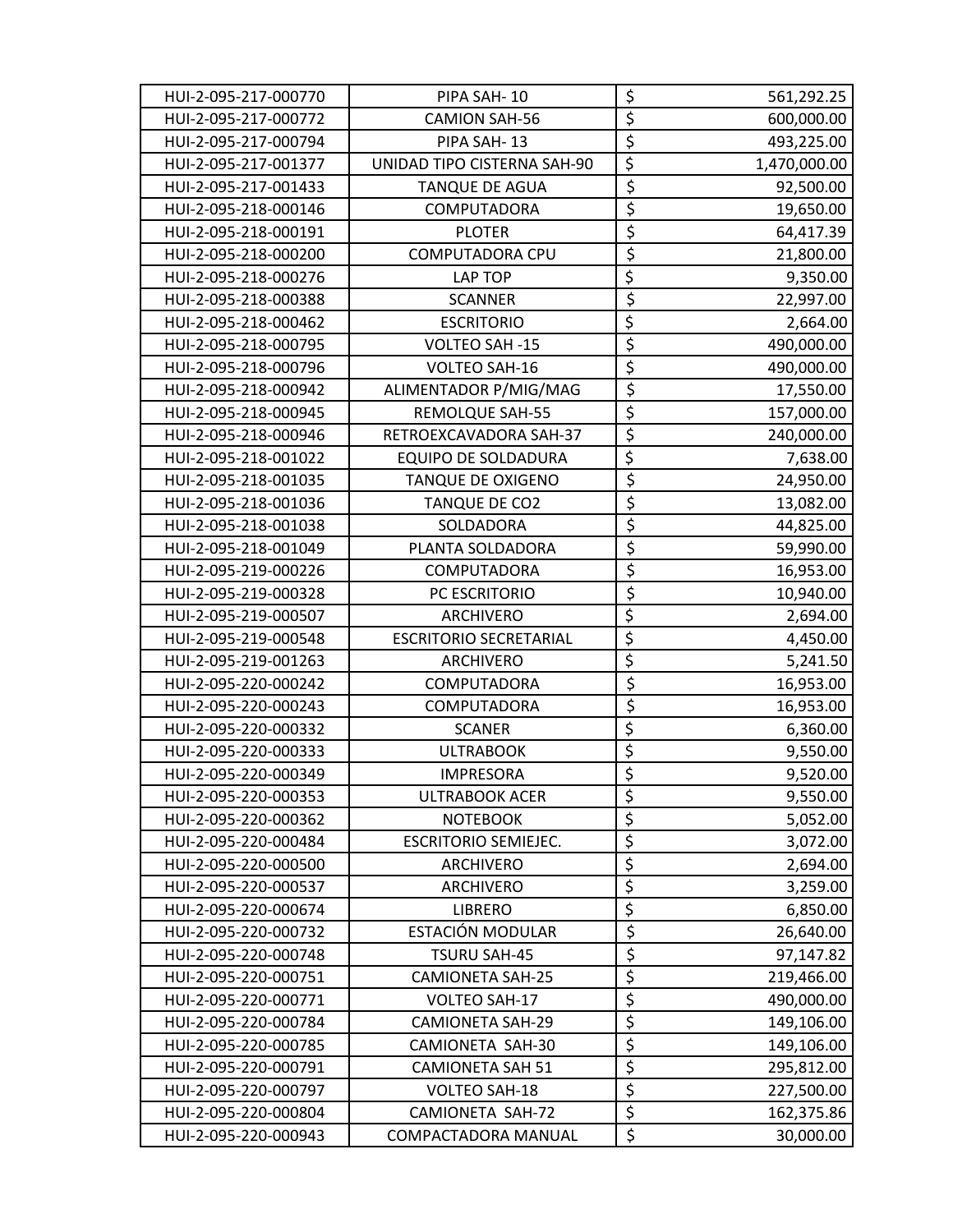| HUI-2-095-220-000944 | RETROEXCAVADORA SAH-57      | \$                              | 760,000.00 |
|----------------------|-----------------------------|---------------------------------|------------|
| HUI-2-095-220-000952 | COMPACTADORA MANUAL         | \$                              | 30,000.00  |
| HUI-2-095-220-001016 | <b>CORTADORA</b>            | $\overline{\xi}$                | 12,000.00  |
| HUI-2-095-220-001017 | CORTADORA                   | \$                              | 12,000.00  |
| HUI-2-095-220-001018 | <b>CORTADORA</b>            | \$                              | 12,000.00  |
| HUI-2-095-220-001028 | RODILLO VIBRATORIO          | $\overline{\xi}$                | 4,800.00   |
| HUI-2-095-220-001029 | <b>MOTOSIERRA</b>           | \$                              | 11,528.00  |
| HUI-2-095-220-001031 | <b>CORTADORA DE ASFALTO</b> | \$                              | 12,000.00  |
| HUI-2-095-220-001037 | <b>COMPRESOR DE AIRE</b>    | $\overline{\xi}$                | 190,000.00 |
| HUI-2-095-220-001039 | MARTILLO DEMOLEDOR          | \$                              | 22,249.50  |
| HUI-2-095-220-001041 | CÁMARA VIDEO                | \$                              | 375,800.00 |
| HUI-2-095-220-001044 | <b>REGISTRADOR DE DATOS</b> | \$                              | 28,900.00  |
| HUI-2-095-220-001059 | PLANTA DE LUZ               | \$                              | 219,900.00 |
| HUI-2-095-220-001062 | DESBROZADORA                | $\overline{\xi}$                | 2,785.58   |
| HUI-2-095-220-001063 | ESMERILADORA                | $\overline{\xi}$                | 2,985.50   |
| HUI-2-095-220-001064 | DESBROZADORA                | $\overline{\xi}$                | 2,985.50   |
| HUI-2-095-220-001067 | DESBROZADORA                | $\overline{\xi}$                | 2,985.50   |
| HUI-2-095-220-001068 | <b>ESMERILADORA</b>         | $\overline{\xi}$                | 3,595.85   |
| HUI-2-095-220-001069 | ESMERILADORA                | $\overline{\xi}$                | 3,595.85   |
| HUI-2-095-220-001220 | ESMERILADORA                | $\overline{\xi}$                | 3,985.00   |
| HUI-2-095-220-001284 | PLANTA GENERADORA           | \$                              | 219,900.00 |
| HUI-2-095-220-001290 | <b>CAMIONETA SAH-83</b>     | \$                              | 250,194.00 |
| HUI-2-095-220-001292 | CORTADORA                   | \$                              | 28,500.00  |
| HUI-2-095-220-001375 | <b>CORTADORA P/CONCRETO</b> | \$                              | 51,437.50  |
| HUI-2-095-220-001388 | CAMIONETA RANGER            | \$                              | 354,300.00 |
| HUI-2-095-220-001434 | MATRACA REVERSIBLE          | $\overline{\xi}$                | 7,750.50   |
| HUI-2-095-220-001435 | LLAVE DE CADENA             | $\overline{\xi}$                | 7,878.15   |
| HUI-2-095-220-001436 | <b>ROTOMARTILLO</b>         | $\overline{\xi}$                | 5,669.85   |
| HUI-2-095-222-001288 | <b>CAMIONETA SAH-81</b>     | \$                              | 250,194.00 |
| HUI-2-095-223-000129 | COMPUTADORA                 | $\overline{\boldsymbol{\zeta}}$ | 9,999.00   |
| HUI-2-095-223-000141 | <b>SCANNER</b>              | $\overline{\xi}$                | 15,590.00  |
| HUI-2-095-223-000213 | COMPUTADORA                 | \$                              | 15,560.00  |
| HUI-2-095-223-000266 | <b>IMPRESORA</b>            | $\overline{\xi}$                | 5,041.83   |
| HUI-2-095-223-000334 | <b>ULTRABOOK</b>            | $\overline{\xi}$                | 9,550.00   |
| HUI-2-095-223-000467 | <b>ARCHIVERO</b>            | $\overline{\xi}$                | 3,580.00   |
| HUI-2-095-223-000489 | <b>ESCRITORIO</b>           | $\overline{\xi}$                | 3,072.00   |
| HUI-2-095-223-000490 | <b>ESCRITORIO</b>           | $\overline{\boldsymbol{\zeta}}$ | 3,072.00   |
| HUI-2-095-223-000534 | <b>ESCRITORIO</b>           | $\overline{\xi}$                | 2,664.00   |
| HUI-2-095-223-000664 | <b>ARCHIVERO</b>            | $\overline{\xi}$                | 5,166.75   |
| HUI-2-095-223-000672 | <b>LIBRERO</b>              | $\overline{\xi}$                | 3,950.00   |
| HUI-2-095-223-000783 | CAMIONETA                   | \$                              | 149,106.00 |
| HUI-2-095-223-000786 | <b>CAMIONETA-SAH 46</b>     | \$                              | 204,800.00 |
| HUI-2-095-223-000787 | CAMIONETA                   | \$                              | 204,800.00 |
| HUI-2-095-223-001060 | <b>COMPRESOR</b>            | \$                              | 10,199.89  |
| HUI-2-095-223-001307 | COMPUTADORA                 | \$                              | 15,532.92  |
| HUI-2-095-223-001335 | EQUIPO DE TELEMETRÍA        | \$                              | 67,919.84  |
| HUI-2-095-223-001336 | EQUIPO DE TELEMETRÍA        | \$                              | 67,919.84  |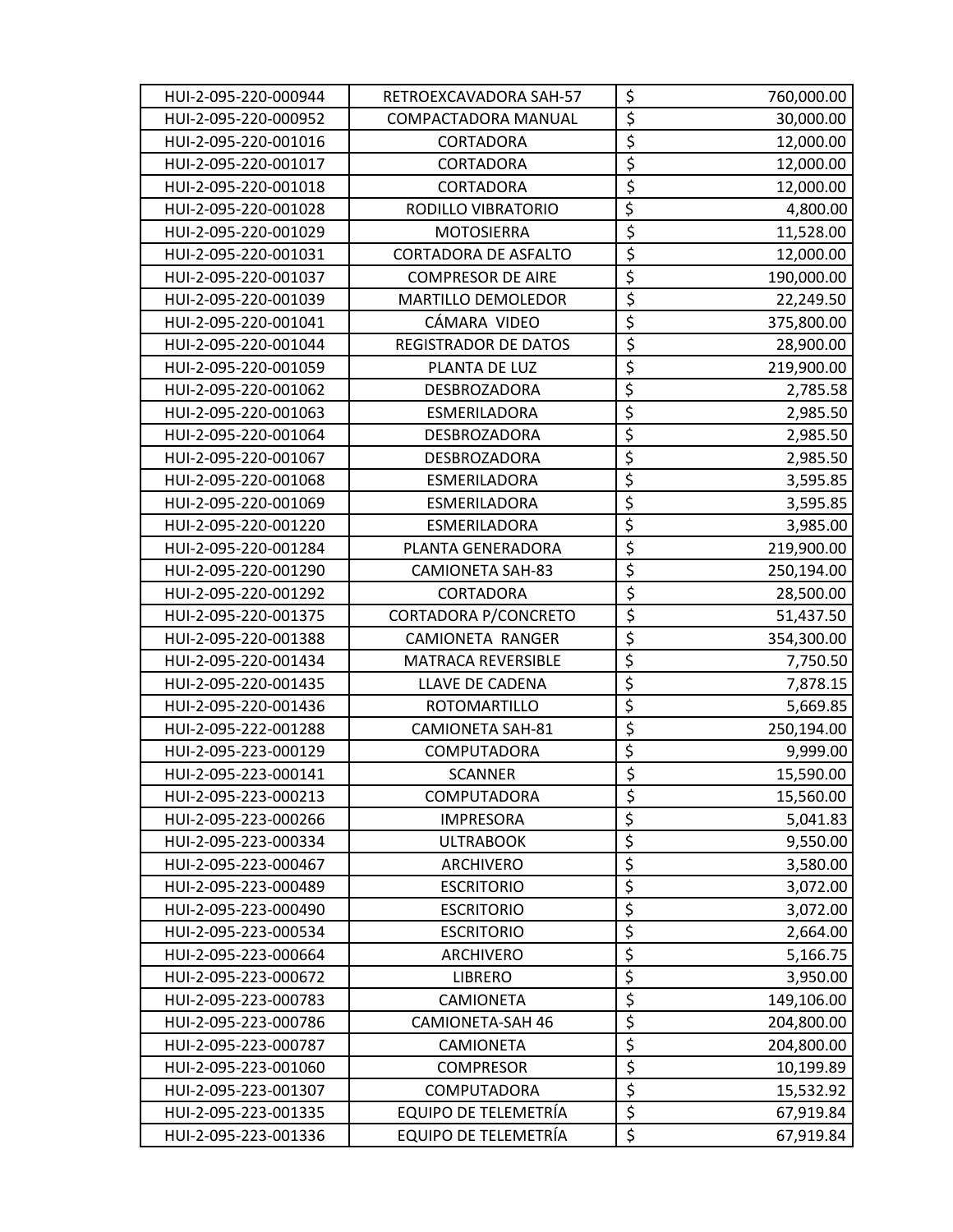| HUI-2-095-223-001337 | EQUIPO DE TELEMETRÍA            | \$                              | 67,919.84  |
|----------------------|---------------------------------|---------------------------------|------------|
| HUI-2-095-223-001338 | EQUIPO DE TELEMETRÍA            | \$                              | 67,919.84  |
| HUI-2-095-223-001339 | EQUIPO DE TELEMETRÍA            | \$                              | 67,919.84  |
| HUI-2-095-223-001352 | HERAMIENTA DE APERTURA          | $\overline{\xi}$                | 3,438.96   |
| HUI-2-095-223-001390 | <b>RADIO</b>                    | $\overline{\xi}$                | 4,349.80   |
| HUI-2-095-223-001391 | <b>RADIO</b>                    | $\overline{\xi}$                | 4,349.80   |
| HUI-2-095-223-001392 | <b>RADIO</b>                    | $\overline{\xi}$                | 4,349.80   |
| HUI-2-095-223-001393 | <b>RADIO</b>                    | $\overline{\xi}$                | 4,349.80   |
| HUI-2-095-225-000755 | <b>CAMIONETA PICK-UP</b>        | \$                              | 47,500.00  |
| HUI-2-095-225-000789 | <b>CAMIONETA PICK-UP</b>        | \$                              | 204,800.00 |
| HUI-2-095-225-000940 | MAQ. MI-2-300 CD                | $\overline{\xi}$                | 8,659.56   |
| HUI-2-095-225-000948 | PLANTA GENERADORA               | $\overline{\xi}$                | 490,431.03 |
| HUI-2-095-225-000949 | PLANTA DIESEL                   | \$                              | 322,430.50 |
| HUI-2-095-225-000951 | PLANTA GENERADORA               | $\overline{\xi}$                | 372,200.00 |
| HUI-2-095-225-001024 | <b>GARRUCHA 3.5T CON TRIPIE</b> | $\overline{\xi}$                | 7,500.00   |
| HUI-2-095-225-001030 | LLAVE STYLSON 48 PULG.          | $\overline{\xi}$                | 3,800.00   |
| HUI-2-095-225-001033 | <b>MULTIMETRO</b>               | $\overline{\xi}$                | 2,700.00   |
| HUI-2-095-225-001051 | <b>MEDIDOR</b>                  | $\overline{\boldsymbol{\zeta}}$ | 66,285.00  |
| HUI-2-095-225-001052 | <b>CISALLA</b>                  | $\overline{\xi}$                | 8,500.00   |
| HUI-2-095-225-001053 | ESCALERA DIELECTRICA.           | $\overline{\xi}$                | 6,200.00   |
| HUI-2-095-225-001054 | PERTIGA                         | $\overline{\xi}$                | 9,300.00   |
| HUI-2-095-225-001055 | PERTIGA TELESCOPICA             | $\overline{\xi}$                | 9,451.00   |
| HUI-2-095-225-001056 | <b>ESCALERA DE FIBRA</b>        | $\overline{\xi}$                | 7,630.00   |
| HUI-2-095-225-001235 | SUMINISTRO DE GABINETE          | $\overline{\xi}$                | 6,068.00   |
| HUI-2-095-225-001396 | <b>BOMBA AUTOCEBANTE</b>        | \$                              | 63,190.45  |
| HUI-2-095-226-000164 | COMPUTADORA                     | \$                              | 16,953.00  |
| HUI-2-095-226-000455 | <b>ARCHIVERO MADERA</b>         | $\overline{\xi}$                | 2,694.00   |
| HUI-2-095-226-000523 | <b>ESCRITORIO</b>               | \$                              | 2,867.00   |
| HUI-2-095-230-000245 | <b>IMPRESORA</b>                | $\overline{\xi}$                | 4,779.17   |
| HUI-2-095-230-000389 | <b>SCANNER</b>                  | \$                              | 26,292.24  |
| HUI-2-095-230-001305 | COMPUTADORA                     | $\overline{\xi}$                | 8,961.68   |
| HUI-2-095-234-000161 | <b>COMPUTADORA</b>              | \$                              | 13,010.00  |
| HUI-2-095-234-000180 | <b>VIDEOPROYECTOR</b>           | \$                              | 6,925.20   |
| HUI-2-095-234-000233 | LAP TOP                         | \$                              | 15,857.34  |
| HUI-2-095-234-000320 | <b>LAPTOP ACER</b>              | \$                              | 8,750.00   |
| HUI-2-095-234-000379 | <b>ULTRABOOK</b>                | $\overline{\xi}$                | 9,550.00   |
| HUI-2-095-234-000479 | SILLA TIPO CAJERO ALTA          | \$                              | 2,903.00   |
| HUI-2-095-234-000480 | SILLA TIPO CAJERO ALTA          | $\overline{\xi}$                | 2,903.00   |
| HUI-2-095-234-000487 | <b>ESCRITORIO SEMIEJEC.1.6</b>  | \$                              | 3,072.00   |
| HUI-2-095-234-000535 | <b>ARCHIVERO MADERA</b>         | $\overline{\xi}$                | 3,259.00   |
| HUI-2-095-234-000557 | TV LCD 32 PULG.                 | $\overline{\xi}$                | 8,199.00   |
| HUI-2-095-234-000669 | ARCHIVERO                       | \$                              | 4,385.00   |
| HUI-2-095-234-000675 | <b>CAMARA DIGITAL</b>           | $\overline{\boldsymbol{\zeta}}$ | 21,548.00  |
| HUI-2-095-234-000730 | <b>BOTARGA</b>                  | $\overline{\boldsymbol{\zeta}}$ | 20,000.00  |
| HUI-2-095-234-000731 | <b>BOTARGA</b>                  | \$                              | 20,000.00  |
| HUI-2-095-234-000947 | <b>EQUIPO DE SONIDO</b>         | $\overline{\xi}$                | 5,684.00   |
| HUI-2-095-234-001203 | <b>VIDEO PROYECTOR</b>          | $\overline{\xi}$                | 9,173.50   |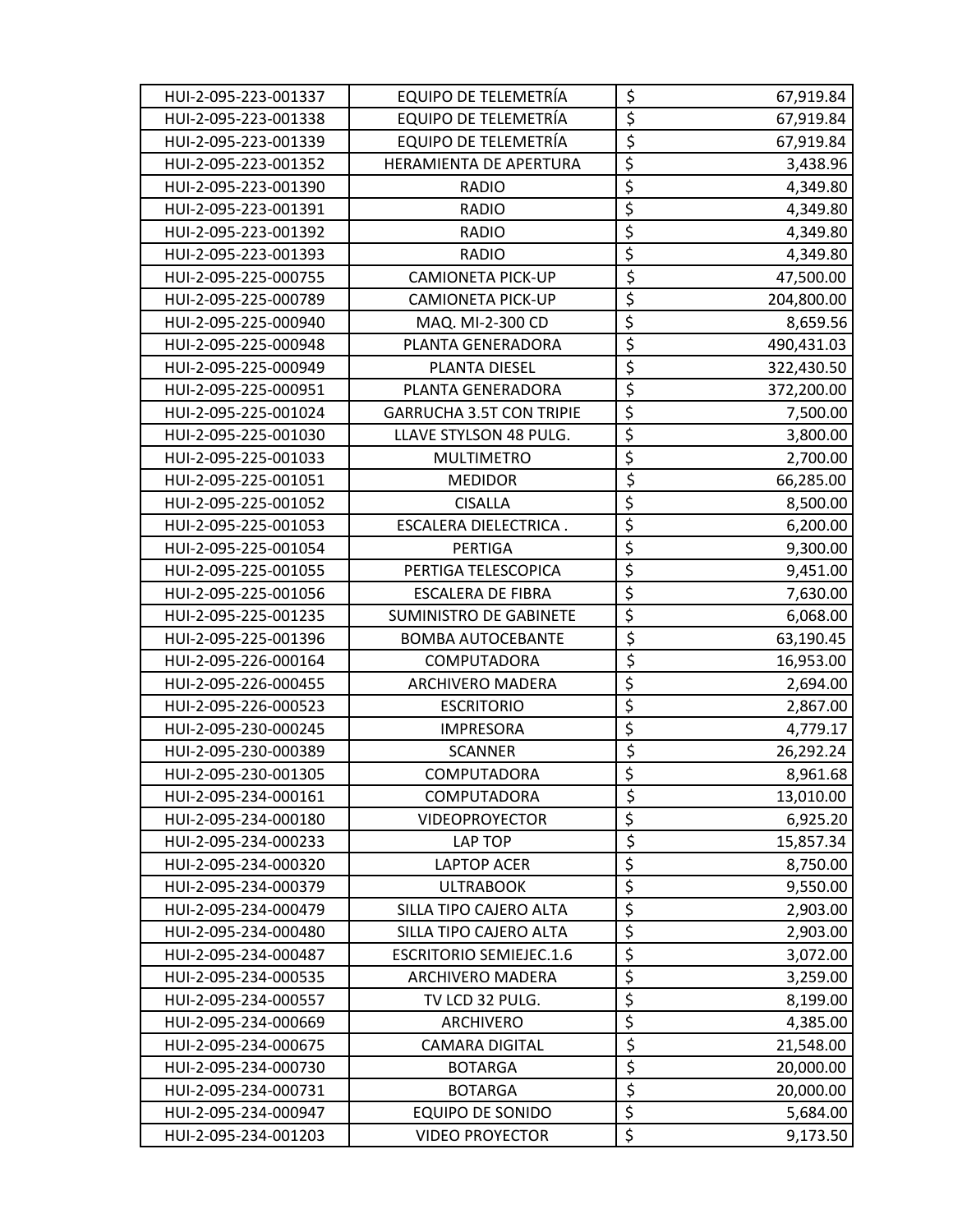| HUI-2-095-234-001315 | PLANETARIO                     | \$                              | 95,200.56  |
|----------------------|--------------------------------|---------------------------------|------------|
| HUI-2-095-234-001330 | MAC. DE 21.5 PULGADAS          | $\overline{\boldsymbol{\zeta}}$ | 33,577.58  |
| HUI-2-095-234-001367 | <b>NO BREAK</b>                | $\overline{\xi}$                | 2,980.00   |
| HUI-2-095-234-001429 | MUEBLE PUBLICITARIO DE CAMPAÑA | $\zeta$                         | 22,500.00  |
| HUI-2-095-234-001430 | MUEBLE PUBLICITARIO            | \$                              | 17,500.00  |
| HUI-2-095-A00-000325 | COMPUTADORA                    | $\overline{\xi}$                | 21,450.00  |
| HUI-2-095-A00-000476 | <b>PERCHERO</b>                | $\overline{\xi}$                | 3,300.00   |
| HUI-2-095-A00-000492 | <b>MESA DE TRABAJO</b>         | \$                              | 3,249.00   |
| HUI-2-095-A00-000513 | <b>ARCHIVERO MADERA</b>        | $\overline{\xi}$                | 2,694.00   |
| HUI-2-095-A00-000532 | <b>SILLON EJECUTIVO</b>        | \$                              | 2,845.00   |
| HUI-2-095-A00-000539 | <b>BANDERA-NICHO-ASTA</b>      | $\overline{\xi}$                | 4,565.00   |
| HUI-2-095-A00-000559 | <b>GRABADORA REPORTERA</b>     | $\overline{\xi}$                | 2,680.00   |
| HUI-2-095-A00-000734 | <b>ACRÍLICO</b>                | \$                              | 4,000.00   |
| HUI-2-095-A00-000735 | <b>ACRÍLICO</b>                | $\overline{\boldsymbol{\zeta}}$ | 4,000.00   |
| HUI-2-095-A00-000736 | <b>ACRÍLICO</b>                | \$                              | 4,000.00   |
| HUI-2-095-A00-000737 | <b>ACRÍLICO</b>                | $\overline{\xi}$                | 4,000.00   |
| HUI-2-095-A00-000738 | <b>ACRÍLICO</b>                | \$                              | 4,000.00   |
| HUI-2-095-A00-000984 | <b>TELÉFONO</b>                | $\overline{\boldsymbol{\xi}}$   | 4,125.00   |
| HUI-2-095-A00-001232 | <b>DESTRUCTORA</b>             | $\overline{\boldsymbol{\zeta}}$ | 3,775.50   |
| HUI-2-095-A00-001297 | COMPUTADORA                    | $\overline{\xi}$                | 8,961.68   |
| HUI-2-095-A00-001427 | <b>CAMIONETA</b>               | \$                              | 645,862.07 |
| HUI-2-095-B00-000190 | COMPUTADORA                    | \$                              | 27,500.00  |
| HUI-2-095-B00-000212 | COMPUTADORA                    | $\overline{\xi}$                | 13,010.00  |
| HUI-2-095-B00-000308 | <b>MONITOR</b>                 | $\overline{\xi}$                | 3,999.00   |
| HUI-2-095-B00-000354 | <b>NVR</b>                     | $\overline{\xi}$                | 23,814.00  |
| HUI-2-095-B00-000355 | PANTALLA                       | $\overline{\xi}$                | 26,375.89  |
| HUI-2-095-B00-000356 | <b>SWITCH</b>                  | \$                              | 3,800.00   |
| HUI-2-095-B00-000358 | <b>ULTRABOOK</b>               | $\overline{\xi}$                | 9,550.00   |
| HUI-2-095-B00-000370 | <b>IMPRESORA</b>               | $\overline{\xi}$                | 9,520.00   |
| HUI-2-095-B00-000390 | <b>NVR 8 CANALES</b>           | $\overline{\mathsf{S}}$         | 15,490.00  |
| HUI-2-095-B00-000391 | <b>NVR 8 CANALES</b>           | \$                              | 15,490.00  |
| HUI-2-095-B00-000392 | <b>DISCOS DUROS</b>            | $\overline{\mathcal{L}}$        | 5,390.00   |
| HUI-2-095-B00-000393 | <b>DISCOS DUROS</b>            | $\overline{\mathcal{L}}$        | 5,390.00   |
| HUI-2-095-B00-000394 | <b>DISCOS DUROS</b>            | \$                              | 5,390.00   |
| HUI-2-095-B00-000395 | <b>DISCOS DUROS</b>            | $\overline{\xi}$                | 5,390.00   |
| HUI-2-095-B00-000501 | <b>ARCHIVERO MADERA</b>        | \$                              | 2,694.00   |
| HUI-2-095-B00-000515 | <b>ARCHIVERO MADERA</b>        | $\overline{\boldsymbol{\zeta}}$ | 2,694.00   |
| HUI-2-095-B00-000546 | <b>LIBRERO</b>                 | $\overline{\xi}$                | 2,750.00   |
| HUI-2-095-B00-000657 | <b>LIBRERO</b>                 | $\overline{\xi}$                | 3,950.00   |
| HUI-2-095-B00-000661 | ARCHIVERO                      | $\overline{\xi}$                | 5,166.75   |
| HUI-2-095-B00-000667 | CREDENZA                       | \$                              | 3,465.00   |
| HUI-2-095-B00-000677 | <b>CAMARA TIPO BALA</b>        | $\overline{\xi}$                | 26,155.54  |
| HUI-2-095-B00-000678 | <b>CAMARA TIPO BALA</b>        | \$                              | 26,155.54  |
| HUI-2-095-B00-000679 | <b>CAMARA TIPO BALA</b>        | \$                              | 26,155.54  |
| HUI-2-095-B00-000680 | <b>CAMARA TIPO BALA</b>        | $\overline{\xi}$                | 26,155.54  |
| HUI-2-095-B00-000681 | CAMARA TIPO BALA               | \$                              | 26,155.54  |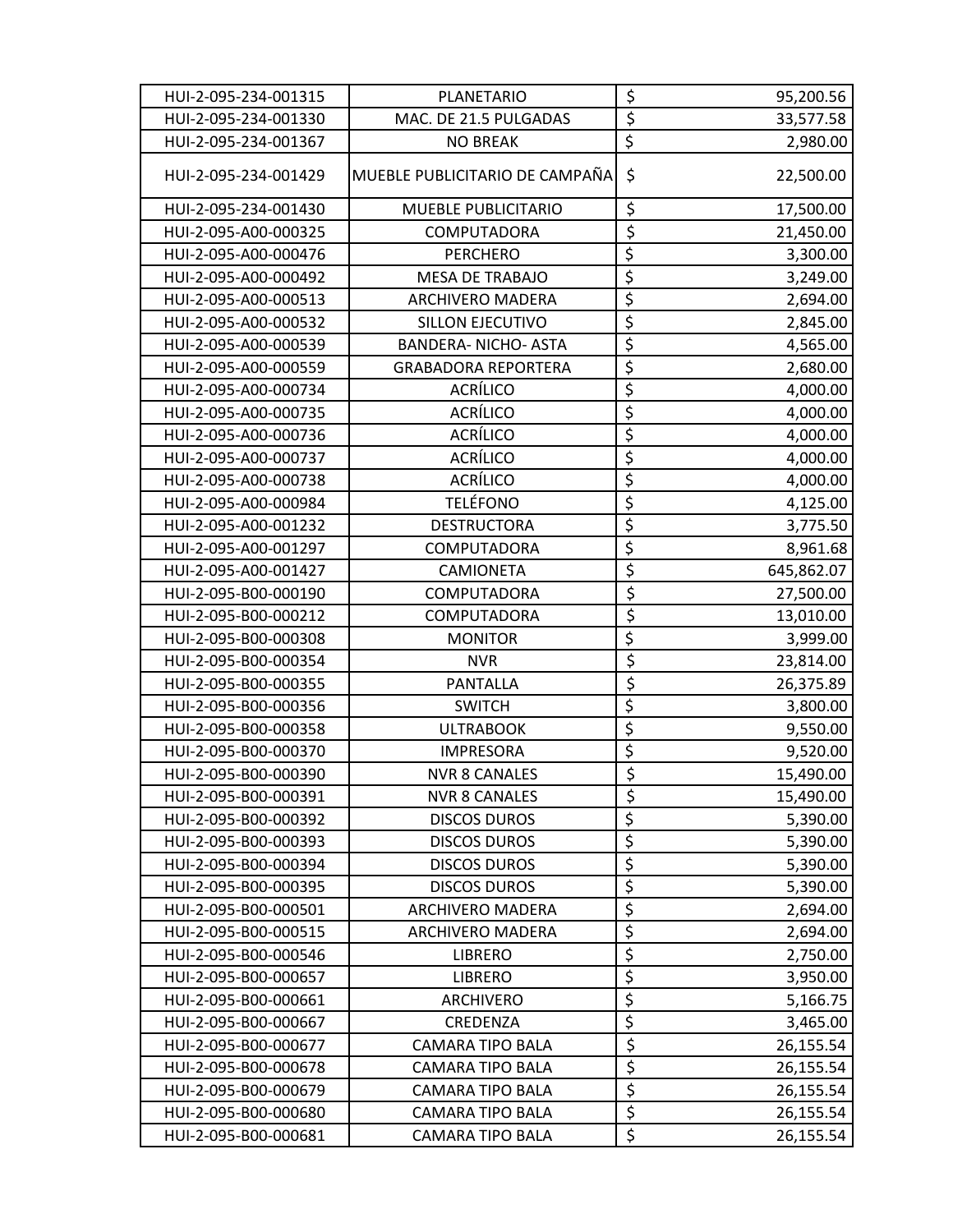| HUI-2-095-B00-000682 | <b>CAMARA TIPO BALA</b>    | \$                              | 26,155.54  |
|----------------------|----------------------------|---------------------------------|------------|
| HUI-2-095-B00-000683 | <b>CAMARA TIPO BALA</b>    | $\overline{\xi}$                | 26,155.54  |
| HUI-2-095-B00-000684 | <b>CAMARA TIPO BALA</b>    | $\overline{\xi}$                | 26,155.54  |
| HUI-2-095-B00-000685 | <b>CAMARA TIPO BALA</b>    | $\overline{\xi}$                | 26,155.54  |
| HUI-2-095-B00-000686 | CAMARA TIPO BALA           | $\overline{\xi}$                | 26,155.54  |
| HUI-2-095-B00-000687 | RADIO PUNTO DE ACCESO      | $\overline{\boldsymbol{\zeta}}$ | 25,584.38  |
| HUI-2-095-B00-000688 | RADIO PUNTO DE ACCESO      | \$                              | 25,584.38  |
| HUI-2-095-B00-001250 | MULTIFUNCIONAL             | \$                              | 6,720.00   |
| HUI-2-095-B00-001293 | CAMARA                     | $\overline{\xi}$                | 4,065.00   |
| HUI-2-095-B00-001296 | COMPUTADORA                | $\overline{\xi}$                | 8,961.68   |
| HUI-2-095-B00-001400 | <b>CPU</b>                 | \$                              | 11,499.00  |
| HUI-2-095-B00-001479 | <b>AUTOMOVIL SAH-102</b>   | $\overline{\boldsymbol{\zeta}}$ | 208,534.48 |
| HUI-2-095-B03-000157 | COMPUTADORA                | \$                              | 22,900.00  |
| HUI-2-095-B03-000211 | <b>COMPUTADORA</b>         | $\overline{\xi}$                | 13,010.00  |
| HUI-2-095-B03-000241 | COMPUTADORA                | $\overline{\xi}$                | 16,953.00  |
| HUI-2-095-B03-000246 | <b>IMPRESORA</b>           | \$                              | 5,328.57   |
| HUI-2-095-B03-000271 | <b>IMPRESORA</b>           | $\overline{\xi}$                | 52,832.35  |
| HUI-2-095-B03-000277 | LAP TOP                    | $\overline{\xi}$                | 9,350.00   |
| HUI-2-095-B03-000278 | LAP TOP                    | $\overline{\xi}$                | 9,350.00   |
| HUI-2-095-B03-000279 | PC                         | \$                              | 25,625.92  |
| HUI-2-095-B03-000294 | <b>IMPRESORA</b>           | \$                              | 12,800.00  |
| HUI-2-095-B03-000345 | PC ESCRITORIO              | $\overline{\xi}$                | 10,940.00  |
| HUI-2-095-B03-000360 | <b>ULTRABOOK ACER</b>      | \$                              | 9,550.00   |
| HUI-2-095-B03-000410 | <b>NO BREAKS</b>           | $\overline{\xi}$                | 2,710.00   |
| HUI-2-095-B03-000411 | <b>NO BREAKS</b>           | $\overline{\xi}$                | 2,710.00   |
| HUI-2-095-B03-000412 | <b>NO BREAKS</b>           | $\overline{\xi}$                | 2,710.00   |
| HUI-2-095-B03-000413 | <b>NO BREAKS</b>           | \$                              | 2,710.00   |
| HUI-2-095-B03-000414 | COMPUTADORA                | \$                              | 8,990.00   |
| HUI-2-095-B03-000416 | COMPUTADORA                | $\overline{\xi}$                | 15,094.00  |
| HUI-2-095-B03-000417 | COMPUTADORA                | \$                              | 15,094.00  |
| HUI-2-095-B03-000419 | COMPUTADORA                | $\overline{\xi}$                | 15,094.00  |
| HUI-2-095-B03-000420 | COMPUTADORA                | \$                              | 15,094.00  |
| HUI-2-095-B03-000463 | <b>ESCRITORIO</b>          | \$                              | 2,664.00   |
| HUI-2-095-B03-000503 | ARCHIVERO                  | $\overline{\boldsymbol{\zeta}}$ | 2,694.00   |
| HUI-2-095-B03-000518 | ARCHIVERO                  | $\overline{\xi}$                | 2,694.00   |
| HUI-2-095-B03-000673 | ARCHIVERO                  | $\overline{\xi}$                | 5,166.75   |
| HUI-2-095-B03-000733 | ESTACIÓN MODULAR           | \$                              | 34,650.00  |
| HUI-2-095-B03-000739 | ESTACIÓN MODULAR           | \$                              | 26,640.00  |
| HUI-2-095-B03-001207 | <b>CENTRAL PANASONIC</b>   | $\overline{\xi}$                | 15,000.00  |
| HUI-2-095-B03-001237 | RADIO DE INTERCOMUNICACION | $\overline{\xi}$                | 3,325.00   |
| HUI-2-095-B03-001238 | RADIO DE INTERCOMUNICACION | $\overline{\xi}$                | 3,325.00   |
| HUI-2-095-B03-001239 | RADIO DE INTERCOMUNICACION | \$                              | 3,325.00   |
| HUI-2-095-B03-001240 | RADIO DE INTERCOMUNICACION | $\overline{\xi}$                | 3,325.00   |
| HUI-2-095-B03-001310 | COMPUTADORA                | $\overline{\xi}$                | 15,532.92  |
| HUI-2-095-B03-001314 | COMPUTADORA                | $\overline{\xi}$                | 15,532.92  |
| HUI-2-095-B03-001447 | NVR IP 8 CANALES           | $\overline{\xi}$                | 9,313.00   |
| HUI-2-095-B03-001481 | AUTOMOVIL SAH-101          | $\overline{\xi}$                | 208,534.48 |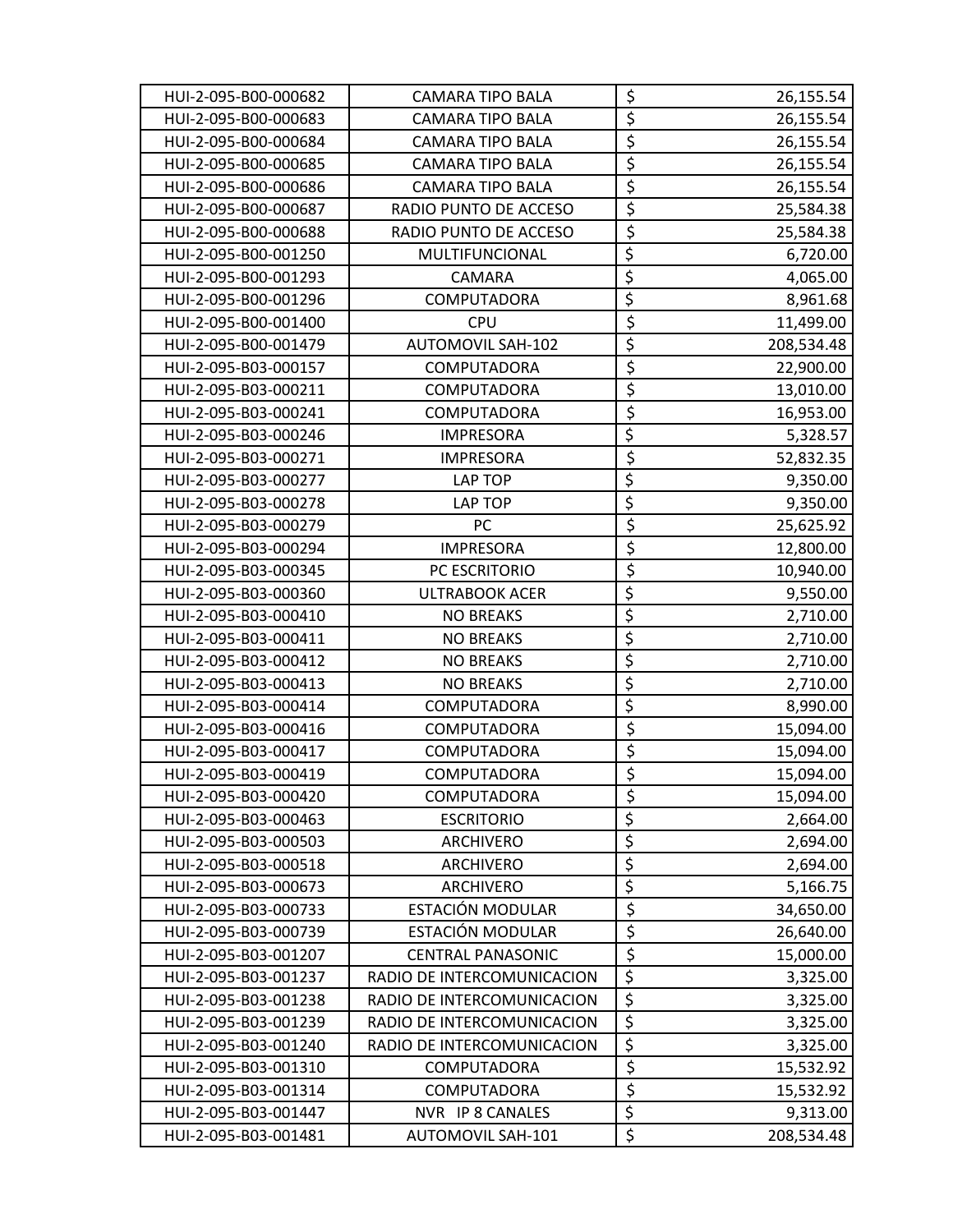| HUI-2-095-B04-000473 | <b>ESCRITORIO SECRETARIAL</b> | \$                              | 4,450.00     |
|----------------------|-------------------------------|---------------------------------|--------------|
| HUI-2-095-B04-001308 | COMPUTADORA                   | $\overline{\xi}$                | 8,961.68     |
| HUI-2-095-C01-000223 | LAP TOP                       | $\overline{\xi}$                | 8,850.00     |
| HUI-2-095-C01-000483 | <b>ESCRITORIO SEMIEJEC.</b>   | $\overline{\xi}$                | 3,072.00     |
| HUI-2-095-C01-000514 | <b>ARCHIVERO</b>              | $\overline{\xi}$                | 2,694.00     |
| HUI-2-095-C01-000756 | <b>AQUATECH SAH-32</b>        | $\overline{\xi}$                | 1,600,000.00 |
| HUI-2-095-C01-000757 | <b>AQUATECH SAH-34</b>        | \$                              | 2,349,424.70 |
| HUI-2-095-C01-000758 | <b>AQUATECH SAH-33</b>        | $\overline{\xi}$                | 2,525,719.70 |
| HUI-2-095-C01-000773 | VOLTEO DE 3-5 M SAH-20        | \$                              | 227,500.00   |
| HUI-2-095-C01-000793 | <b>AQUATECH SAH-35</b>        | \$                              | 2,525,719.70 |
| HUI-2-095-C01-000806 | <b>AQUATECH SAH-73</b>        | $\overline{\xi}$                | 5,445,000.00 |
| HUI-2-095-C01-000812 | <b>AQUATECH SAH-79</b>        | \$                              | 5,514,655.17 |
| HUI-2-095-C01-000934 | MOTOBOMBA AUTOCEBANTE         | $\overline{\xi}$                | 802,473.21   |
| HUI-2-095-C01-000987 | <b>RADIO</b>                  | $\overline{\boldsymbol{\zeta}}$ | 3,314.29     |
| HUI-2-095-C01-000988 | <b>RADIO</b>                  | $\overline{\xi}$                | 3,314.29     |
| HUI-2-095-C01-000989 | <b>RADIO</b>                  | $\overline{\xi}$                | 3,314.29     |
| HUI-2-095-C01-000990 | <b>RADIO</b>                  | $\overline{\xi}$                | 3,314.29     |
| HUI-2-095-C01-001019 | MALACATE CON MOTOR A DIES.    | $\overline{\xi}$                | 6,500.00     |
| HUI-2-095-C01-001020 | MALACATE CON MOTOR A DIES.    | $\overline{\xi}$                | 6,500.00     |
| HUI-2-095-C01-001021 | MALACATE CON MOTOR A DIES.    | $\overline{\xi}$                | 6,500.00     |
| HUI-2-095-C01-001025 | MALACATE CON MOTOR A DIES.    | $\overline{\boldsymbol{\zeta}}$ | 390,000.00   |
| HUI-2-095-C01-001026 | MALACATE CON MOTOR A DIES.    | $\overline{\xi}$                | 390,000.00   |
| HUI-2-095-C01-001027 | MALACATE CON MOTOR A DIES.    | \$                              | 390,000.00   |
| HUI-2-095-C01-001040 | CÁMARA PARA VIDEO             | $\overline{\xi}$                | 375,800.00   |
| HUI-2-095-C01-001042 | LOCALIZADOR DE SONDA          | \$                              | 48,200.00    |
| HUI-2-095-C01-001045 | MOTOBOMBA AUTOCEBANTE         | \$                              | 723,991.78   |
| HUI-2-095-C01-001046 | MOTOBOMBA AUTOCEBANTE         | $\overline{\xi}$                | 723,991.78   |
| HUI-2-095-C01-001047 | <b>MOTOSIERRA</b>             | $\overline{\xi}$                | 4,462.00     |
| HUI-2-095-C01-001048 | <b>POLIPASTO</b>              | $\overline{\xi}$                | 3,862.00     |
| HUI-2-095-C01-001050 | PLANTA SOLDADORA              | \$                              | 82,990.00    |
| HUI-2-095-C01-001216 | MOTOBOMBA AUTOCEBANTE         | $\overline{\xi}$                | 805,894.81   |
| HUI-2-095-C01-001223 | <b>ESMERIL</b>                | \$                              | 4,732.80     |
| HUI-2-095-C01-001230 | ESMERILADORA ANGULAR          | $\overline{\xi}$                | 2,585.00     |
| HUI-2-095-C01-001257 | <b>CORTA CONCRETO</b>         | \$                              | 27,172.50    |
| HUI-2-095-C01-001260 | <b>EQUIPO DE QCETILENO</b>    | \$                              | 11,950.00    |
| HUI-2-095-C01-001261 | <b>TALADRO ROTOMARTILLO</b>   | $\overline{\xi}$                | 4,490.00     |
| HUI-2-095-C01-001262 | TALADRO ROTOMARTILLO          | \$                              | 4,490.00     |
| HUI-2-095-C01-001272 | BAILARINA COMPACTADORA        | \$                              | 34,470.00    |
| HUI-2-095-C01-001285 | PLANTA PARA SOLDAR            | \$                              | 50,000.00    |
| HUI-2-095-C01-001286 | <b>CAMIONETA SAH-80</b>       | \$                              | 250,194.00   |
| HUI-2-095-C01-001389 | CAMIONETA SAH-88              | \$                              | 354,300.00   |
| HUI-2-095-C01-001416 | REVOLVEDORA                   | \$                              | 37,898.00    |
| HUI-2-095-C01-001417 | CORTADORA                     | \$                              | 31,281.50    |
| HUI-2-095-D00-000153 | COMPUTADORA                   | $\overline{\xi}$                | 20,958.00    |
| HUI-2-095-D00-000174 | <b>IMPRESORA</b>              | $\overline{\xi}$                | 5,289.00     |
| HUI-2-095-D00-000220 | <b>CPU</b>                    | \$                              | 13,200.00    |
| HUI-2-095-D00-000288 | COMPUTADORA                   | \$                              | 15,725.00    |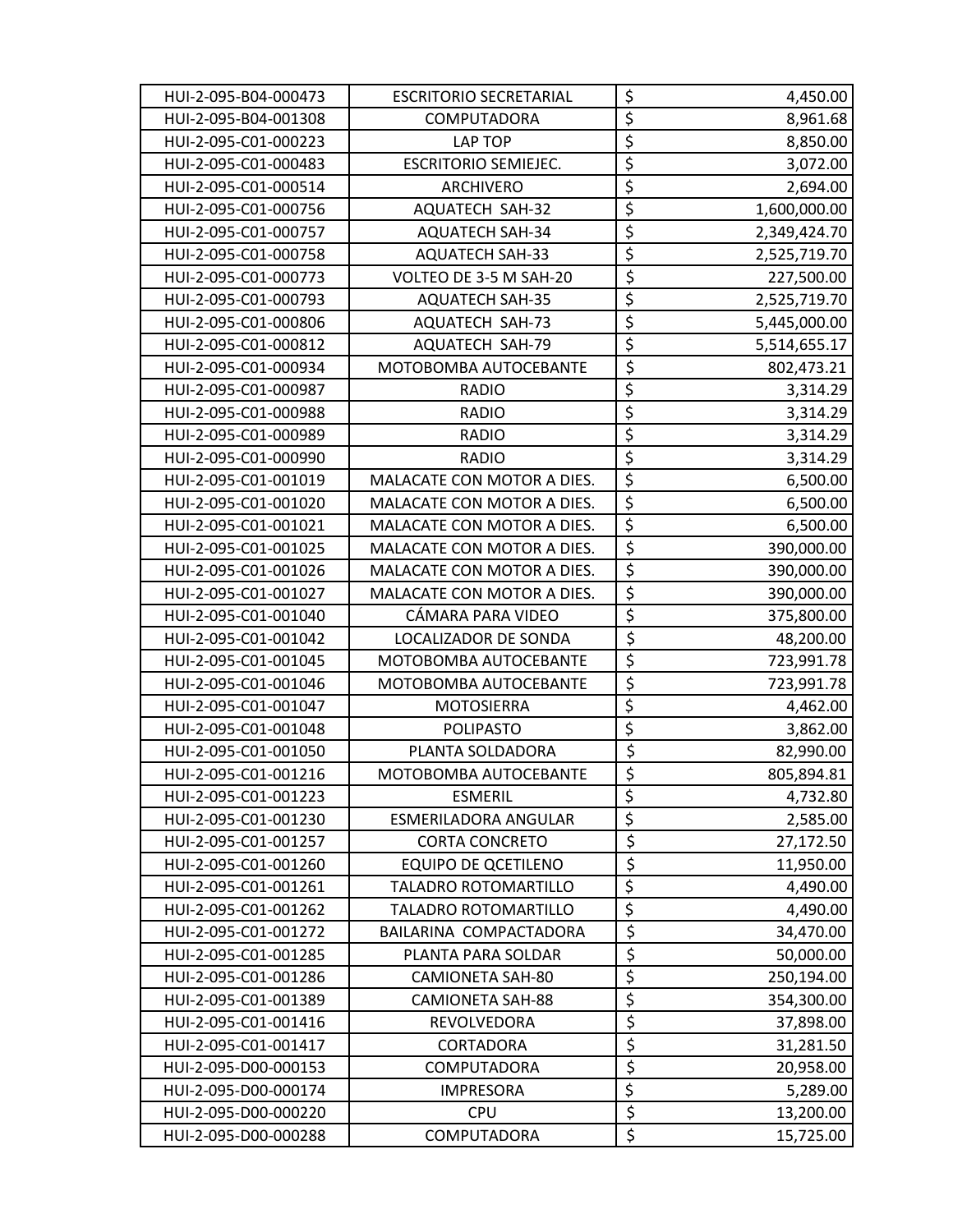| HUI-2-095-D00-000313    | <b>LAPTOP</b>            | \$                              | 8,750.00   |
|-------------------------|--------------------------|---------------------------------|------------|
| HUI-2-095-D00-000344    | <b>ULTRABOOK</b>         | $\overline{\xi}$                | 9,550.00   |
| HUI-2-095-D00-000357    | <b>SCANNER</b>           | $\overline{\xi}$                | 16,999.00  |
| HUI-2-095-D00-000373    | <b>ULTRABOOK</b>         | $\overline{\xi}$                | 9,550.00   |
| HUI-2-095-D00-000450    | <b>ARCHIVERO</b>         | $\overline{\xi}$                | 2,694.00   |
| HUI-2-095-D00-000482    | ARCHIVERO                | $\overline{\xi}$                | 5,166.75   |
| HUI-2-095-D00-000488    | <b>ESCRITORIO</b>        | $\overline{\boldsymbol{\zeta}}$ | 3,072.00   |
| HUI-2-095-D00-000670    | MUEBLE PARA COMPUTADORA  | $\overline{\xi}$                | 2,700.00   |
| HUI-2-095-D00-000671    | <b>LIBRERO</b>           | $\overline{\xi}$                | 3,950.00   |
| HUI-2-095-D00-000691    | CAMARA                   | $\overline{\xi}$                | 3,995.00   |
| HUI-2-095-D00-001247    | COMPUTADORA              | \$                              | 22,627.50  |
| HUI-2-095-D00-001276    | <b>ARCHIVERO</b>         | $\overline{\xi}$                | 6,630.50   |
| HUI-2-095-D00-001480    | <b>AUTOMOVIL SAH-98</b>  | \$                              | 208,534.48 |
| HUI-2-095-G00-000204    | <b>IMPRESORA</b>         | $\overline{\xi}$                | 3,515.77   |
| HUI-2-095-G00-000225    | COMPUTADORA              | $\overline{\xi}$                | 18,741.67  |
| HUI-2-095-G00-000231    | <b>IMPRESORA LASER</b>   | $\overline{\boldsymbol{\zeta}}$ | 5,328.57   |
| HUI-2-095-G00-000293    | COMPUTADORA              | \$                              | 15,085.00  |
| HUI-2-095-G00-000304    | COMPUTADORA              | $\overline{\xi}$                | 13,793.00  |
| HUI-2-095-G00-000305    | COMPUTADORA              | \$                              | 13,793.00  |
| HUI-2-095-G00-000380    | <b>IMPRESORA</b>         | $\overline{\xi}$                | 9,520.00   |
| HUI-2-095-G00-000396    | <b>NOTEBOOK</b>          | $\overline{\xi}$                | 8,550.00   |
| HUI-2-095-G00-000415    | COMPUTADORA              | $\overline{\xi}$                | 8,990.00   |
| HUI-2-095-G00-000459    | <b>ESCRITORIO</b>        | $\overline{\xi}$                | 2,867.00   |
| HUI-2-095-G00-000486    | <b>ESCRITORIO</b>        | \$                              | 3,072.00   |
| HUI-2-095-G00-000504    | ARCHIVERO                | $\overline{\xi}$                | 2,694.00   |
| HUI-2-095-G00-000505    | ARCHIVERO                | $\overline{\boldsymbol{\zeta}}$ | 2,694.00   |
| HUI-2-095-G00-000659    | <b>SILLON EJECUTIVO</b>  | $\overline{\xi}$                | 2,868.50   |
| HUI-2-095-G00-001306    | COMPUTADORA              | $\overline{\xi}$                | 8,961.68   |
| HUI-2-095-G00-001478    | <b>AUTOMOVIL SAH-95</b>  | \$                              | 208,534.48 |
| HUI-2000-095-100-000292 | COMPUTADORA              | \$                              | 15,085.00  |
| HUI-2000-095-100-000511 | <b>ARCHIVERO MADERA</b>  | $\overline{\xi}$                | 2,694.00   |
| HUI-2000-095-101-000274 | <b>LAP TOP</b>           | \$                              | 9,350.00   |
| HUI-2000-095-101-001316 | <b>VEHICULO</b>          | \$                              | 162,206.90 |
| HUI-2000-095-101-001521 | <b>ARCHIVERO</b>         | $\overline{\xi}$                | 5,980.00   |
| HUI-2000-095-201-001497 | <b>SERVIDOR</b>          | \$                              | 325,000.00 |
| HUI-2000-095-201-001519 | <b>SERVIDOR</b>          | $\overline{\xi}$                | 325,000.00 |
| HUI-2000-095-202-000199 | COMPUTADORA              | $\overline{\xi}$                | 20,958.00  |
| HUI-2000-095-209-000810 | CHEVROLET SPARK SAH-77   | \$                              | 102,931.03 |
| HUI-2000-095-210-000776 | <b>SENTRA SAH-52</b>     | $\overline{\boldsymbol{\zeta}}$ | 146,521.74 |
| HUI-2000-095-210-000782 | CAMIONETA PICK-UP SAH-27 | \$                              | 149,106.00 |
| HUI-2000-095-210-000808 | <b>SPARK SAH-75</b>      | \$                              | 102,931.03 |
| HUI-2000-095-210-001289 | <b>CAMIONETA SAH-82</b>  | \$                              | 250,194.00 |
| HUI-2000-095-211-001456 | <b>TELÉFONO</b>          | $\overline{\xi}$                | 6,103.45   |
| HUI-2000-095-212-001458 | <b>TELÉFONO</b>          | $\overline{\xi}$                | 6,103.45   |
| HUI-2000-095-212-001459 | <b>TELÉFONO</b>          | $\overline{\xi}$                | 9,064.65   |
| HUI-2000-095-213-000316 | <b>LAPTOP ACER</b>       | $\overline{\xi}$                | 8,750.00   |
| HUI-2000-095-213-001318 | <b>VEHICULO</b>          | \$                              | 162,206.90 |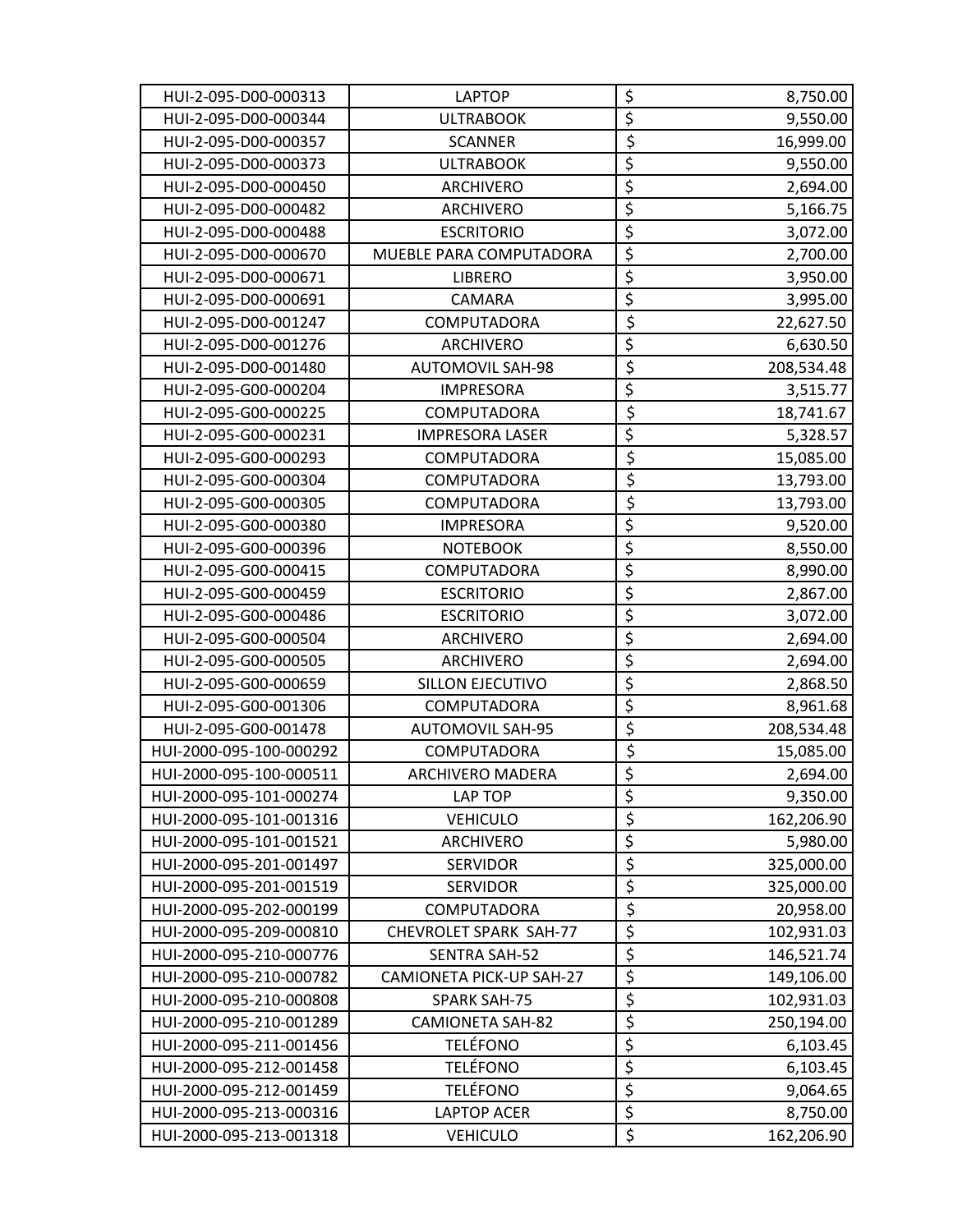| HUI-2000-095-213-001518 | COMPUTADORA                          | \$                              | 16,017.00  |
|-------------------------|--------------------------------------|---------------------------------|------------|
| HUI-2000-095-218-000319 | <b>LAPTOP ACER</b>                   | $\overline{\xi}$                | 8,750.00   |
| HUI-2000-095-218-000941 | <b>BOB CAT SAH-54</b>                | $\overline{\xi}$                | 249,100.00 |
| HUI-2000-095-218-001313 | <b>COMPUTADORA</b>                   | $\overline{\boldsymbol{\xi}}$   | 8,961.68   |
| HUI-2000-095-218-001415 | NIVEL AUTOMÁTICO                     | \$                              | 13,500.00  |
| HUI-2000-095-218-001477 | <b>ESTACION SOKKIA</b>               | $\overline{\xi}$                | 95,673.00  |
| HUI-2000-095-218-001500 | COMPUTADORA                          | $\overline{\xi}$                | 10,209.00  |
| HUI-2000-095-220-000551 | ARCHIVERO DE TRES GAVETAS            | $\overline{\boldsymbol{\zeta}}$ | 5,925.00   |
| HUI-2000-095-220-001454 | <b>TELÉFONO</b>                      | \$                              | 6,103.45   |
| HUI-2000-095-220-001460 | <b>CAMIONETA SAH-93</b>              | \$                              | 510,046.55 |
| HUI-2000-095-220-001464 | CARROCERIA MATERIALISTA              | $\overline{\xi}$                | 52,000.00  |
| HUI-2000-095-220-001465 | <b>PORTAKIT</b>                      | \$                              | 24,812.85  |
| HUI-2000-095-220-001466 | SOLDADORA                            | $\overline{\xi}$                | 100,585.60 |
| HUI-2000-095-220-001467 | DISCO P/ CORTE                       | \$                              | 9,900.85   |
| HUI-2000-095-220-001468 | CORTADORA                            | $\overline{\xi}$                | 49,027.40  |
| HUI-2000-095-220-001469 | <b>GENERADOR DE ENERGIA</b>          | $\overline{\xi}$                | 8,565.10   |
| HUI-2000-095-220-001470 | <b>GENERADOR DE ENERGIA</b>          | $\overline{\xi}$                | 8,565.10   |
| HUI-2000-095-220-001471 | <b>GENERADOR DE ENERGIA</b>          | $\overline{\xi}$                | 8,565.10   |
| HUI-2000-095-220-001472 | <b>GENERADOR DE ENERGIA</b>          | $\overline{\xi}$                | 8,565.10   |
| HUI-2000-095-220-001473 | MARTILLO DEMOLEDOR                   | \$                              | 38,451.50  |
| HUI-2000-095-220-001474 | MARTILLO DEMOLEDOR                   | $\overline{\xi}$                | 38,451.50  |
| HUI-2000-095-220-001475 | MARTILLO DEMOLEDOR                   | $\overline{\xi}$                | 38,451.50  |
| HUI-2000-095-220-001476 | MARTILLO DEMOLEDOR                   | $\overline{\xi}$                | 38,451.50  |
| HUI-2000-095-220-001490 | <b>CAMIONETA SAH-113</b>             | $\overline{\xi}$                | 208,879.31 |
| HUI-2000-095-220-001491 | CAMIONETA SAH-107                    | $\overline{\xi}$                | 208,879.31 |
| HUI-2000-095-220-001492 | CAMIONETA SAH-110                    | \$                              | 208,879.31 |
| HUI-2000-095-220-001509 | CAMIONETA SAH-116                    | $\overline{\xi}$                | 510,046.55 |
| HUI-2000-095-220-001511 | CAMIONETA SAH-114                    | \$                              | 439,655.17 |
| HUI-2000-095-220-001514 | <b>REDILA FIJA</b>                   | $\overline{\xi}$                | 45,850.00  |
| HUI-2000-095-222-000154 | COMPUTADORA                          | $\overline{\xi}$                | 20,958.00  |
| HUI-2000-095-222-000163 | <b>COMPUTADORA</b>                   | $\overline{\xi}$                | 16,953.00  |
| HUI-2000-095-222-000166 | COMPUTADORA                          | \$                              | 16,953.00  |
| HUI-2000-095-222-000178 | PC ESCRITORIO                        | $\overline{\xi}$                | 10,940.00  |
| HUI-2000-095-222-000377 | PC ESCRITORIO                        | $\overline{\boldsymbol{\zeta}}$ | 10,940.00  |
| HUI-2000-095-222-000520 | <b>ESCRITORIO SECRETARIAL</b>        | $\overline{\xi}$                | 2,867.00   |
| HUI-2000-095-222-000798 | VOLTEO DE 3,5 M                      | $\overline{\xi}$                | 227,500.00 |
| HUI-2000-095-222-001462 | <b>CAMIONETA SAH-94</b>              | $\overline{\xi}$                | 510,046.55 |
| HUI-2000-095-222-001463 | CARROCERIA MATERIALISTA              | $\overline{\xi}$                | 52,000.00  |
| HUI-2000-095-223-000805 | PICK UP NISSAN NP 300 SUN RED        | \$                              | 174,372.41 |
| HUI-2000-095-223-000809 | <b>CHEVROLET SPARK LS-2014-WHITE</b> | \$                              | 102,931.03 |
| HUI-2000-095-225-001461 | <b>CAMIONETA SAH-92</b>              | \$                              | 439,655.17 |
| HUI-2000-095-225-001498 | CAMPER                               | \$                              | 25,850.00  |
| HUI-2000-095-226-001066 | <b>COLORIMETRO</b>                   | $\overline{\xi}$                | 20,443.00  |
| HUI-2000-095-230-000331 | <b>IMPRESORA HP</b>                  | \$                              | 9,520.00   |
| HUI-2000-095-230-000457 | <b>ESCRITORIO</b>                    | $\overline{\xi}$                | 2,867.00   |
| HUI-2000-095-230-000517 | <b>ARCHIVERO</b>                     | $\overline{\xi}$                | 2,694.00   |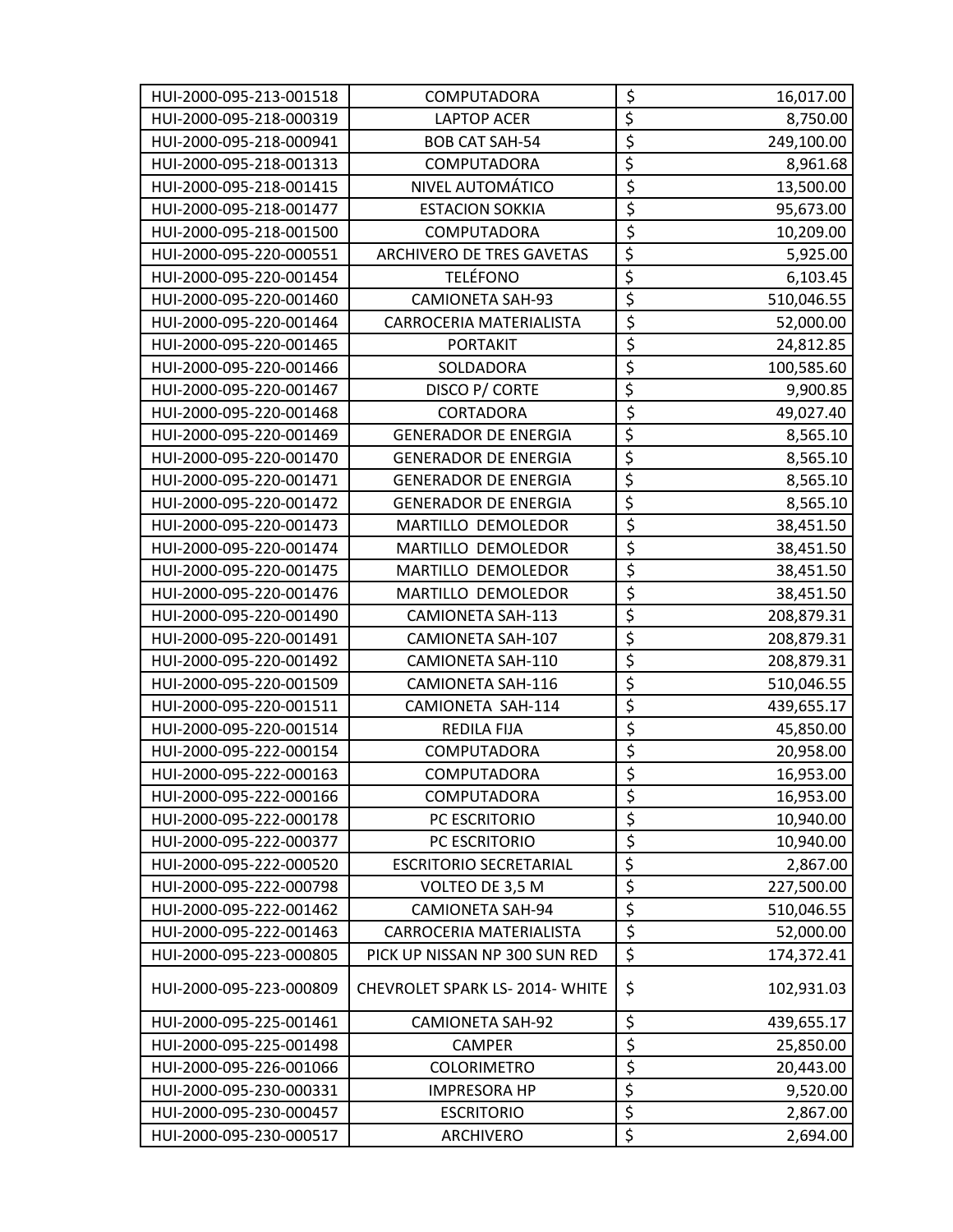| HUI-2000-095-230-001317 | <b>VEHICULO</b>          | \$                              | 162,206.90 |
|-------------------------|--------------------------|---------------------------------|------------|
| HUI-2000-095-230-001412 | COMPUTADORA              | $\overline{\xi}$                | 15,240.00  |
| HUI-2000-095-234-000799 | ATTITUDE GLS AUT. BLANCO | $\overline{\xi}$                | 180,948.28 |
| HUI-2000-095-234-001457 | <b>TELÉFONO</b>          | $\overline{\xi}$                | 6,103.45   |
| HUI-2000-095-234-001493 | <b>AUTOMOVIL SAH-99</b>  | $\overline{\xi}$                | 208,534.48 |
| HUI-2000-095-234-001494 | AUTOMOVIL SAH-100        | $\overline{\xi}$                | 208,534.48 |
| HUI-2000-095-234-001496 | <b>AUTOMOVIL SAH-96</b>  | $\overline{\boldsymbol{\zeta}}$ | 208,534.48 |
| HUI-2000-095-234-001503 | <b>LAPTOP</b>            | $\overline{\xi}$                | 19,990.00  |
| HUI-2000-095-234-001504 | COMPUTADORA              | $\overline{\xi}$                | 25,910.00  |
| HUI-2000-095-A00-001455 | <b>TELÉFONO</b>          | $\overline{\xi}$                | 6,103.45   |
| HUI-2000-095-A00-001495 | <b>AUTOMOVIL SAH-97</b>  | $\overline{\xi}$                | 208,534.48 |
| HUI-2000-095-A00-001522 | ACRÍLICO                 | $\overline{\xi}$                | 8,788.00   |
| HUI-2000-095-A00-001523 | <b>ACRÍLICO</b>          | \$                              | 8,788.00   |
| HUI-2000-095-A00-001524 | <b>ACRÍLICO</b>          | \$                              | 8,788.00   |
| HUI-2000-095-A00-001525 | <b>ACRÍLICO</b>          | $\overline{\xi}$                | 8,788.00   |
| HUI-2000-095-B00-001451 | <b>TELÉFONO</b>          | \$                              | 6,103.45   |
| HUI-2000-095-B00-001487 | CAMIONETA SAH-111        | $\overline{\xi}$                | 208,879.31 |
| HUI-2000-095-B00-001488 | <b>CAMIONETA SAH-112</b> | $\overline{\xi}$                | 208,879.31 |
| HUI-2000-095-B00-001489 | <b>CAMIONETA SAH-108</b> | \$                              | 208,879.31 |
| HUI-2000-095-B00-001512 | <b>CAMPER</b>            | $\overline{\xi}$                | 23,350.00  |
| HUI-2000-095-B00-001516 | <b>CAMPER</b>            | $\overline{\boldsymbol{\zeta}}$ | 23,350.00  |
| HUI-2000-095-B00-001520 | <b>SCANER</b>            | $\overline{\xi}$                | 26,221.00  |
| HUI-2000-095-B03-001452 | <b>TELÉFONO</b>          | $\overline{\xi}$                | 6,103.45   |
| HUI-2000-095-B03-001485 | <b>CAMIONETA SAH-106</b> | \$                              | 208,879.31 |
| HUI-2000-095-B03-001486 | <b>CAMIONETA SAH-109</b> | $\overline{\xi}$                | 208,879.31 |
| HUI-2000-095-B03-001515 | <b>CAMPER</b>            | $\overline{\boldsymbol{\zeta}}$ | 23,350.00  |
| HUI-2000-095-B03-001517 | <b>CAMPER</b>            | $\overline{\xi}$                | 23,350.00  |
| HUI-2000-095-B04-001526 | MULTIFUNCIONAL           | $\overline{\xi}$                | 6,959.00   |
| HUI-2000-095-C01-000217 | <b>LAP TOP</b>           | $\overline{\xi}$                | 8,850.00   |
| HUI-2000-095-C01-000342 | <b>IMPRESORA</b>         | $\overline{\xi}$                | 9,520.00   |
| HUI-2000-095-C01-000446 | <b>ARCHIVERO MADERA</b>  | $\overline{\xi}$                | 2,694.00   |
| HUI-2000-095-C01-000447 | ARCHIVERO MADERA         | \$                              | 2,694.00   |
| HUI-2000-095-C01-000456 | ENGARGOLADORA            | $\overline{\boldsymbol{\zeta}}$ | 2,781.00   |
| HUI-2000-095-C01-000750 | ATOS BASICO BLANCO       | $\overline{\xi}$                | 82,241.38  |
| HUI-2000-095-C01-000781 | <b>AUTOMOVIL</b>         | $\overline{\boldsymbol{\zeta}}$ | 82,241.38  |
| HUI-2000-095-C01-001287 | <b>CAMIONETA SAH-84</b>  | \$                              | 250,194.00 |
| HUI-2000-095-C01-001294 | COMPUTADORA              | $\overline{\xi}$                | 8,961.68   |
| HUI-2000-095-C01-001449 | <b>TELÉFONO</b>          | \$                              | 6,103.45   |
| HUI-2000-095-C01-001482 | <b>CAMIONETA SAH-103</b> | $\overline{\xi}$                | 208,879.31 |
| HUI-2000-095-C01-001483 | <b>CAMIONETA SAH-104</b> | $\overline{\xi}$                | 208,879.31 |
| HUI-2000-095-C01-001484 | <b>CAMIONETA SAH-105</b> | $\overline{\xi}$                | 208,879.31 |
| HUI-2000-095-C01-001510 | <b>CAMIONETA SAH-115</b> | \$                              | 510,046.55 |
| HUI-2000-095-C01-001513 | <b>REDILA FIJA</b>       | \$                              | 45,850.00  |
| HUI-2000-095-D00-000544 | ENGARGOLADORA            | $\overline{\xi}$                | 3,168.50   |
| HUI-2000-095-D00-001450 | <b>TELÉFONO</b>          | $\overline{\xi}$                | 6,103.45   |
| HUI-2000-095-G00-000778 | ATOS LUJO BLANCO         | $\overline{\xi}$                | 102,068.96 |
| HUI-2000-095-G00-000800 | AUTOMOVIL i10 SAH-66     | $\overline{\xi}$                | 115,431.03 |